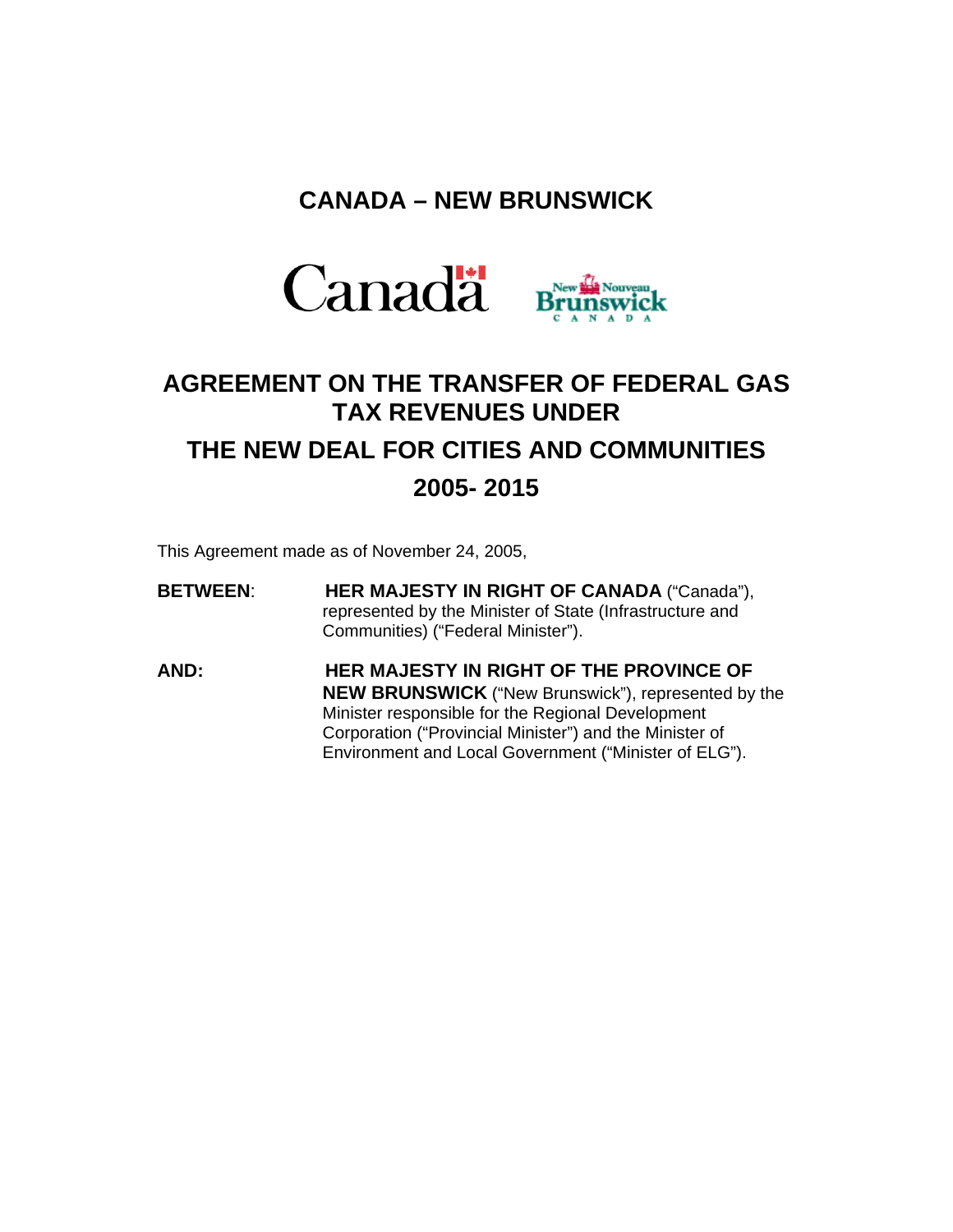#### **PREAMBLE**

**WHEREAS** Canada and New Brunswick wish to cooperate in making a transformative difference in the sustainability and future prosperity of cities and communities in New Brunswick and for Canada's future.

**WHEREAS** The New Deal for Cities and Communities will engage governments and stakeholders in purposeful partnerships, foster sustainable cities and communities across Canada and enable all Canadians to achieve a higher quality of life and standard of living.

**WHEREAS** Canada and New Brunswick have agreed to cooperate under the New Deal for Cities and Communities, which is based on a long-term vision of sustainability and which integrates four interdependent dimensions: economic, environmental, social and cultural.

**WHEREAS** the Government of Canada's Budget 2005/06 outlined an intent to provide provinces and territories an amount equivalent to a portion of the federal excise tax on gasoline.

**WHEREAS** this agreement includes the specific provisions on the Gas Tax for Environmentally Sustainable Municipal Infrastructure for New Brunswick Cities and Communities to primarily support environmental sustainability objectives under a New Deal for Cities and Communities.

**WHEREAS** this Agreement establishes a framework for cooperation under a New Deal for Cities and Communities and for which Canada and New Brunswick may undertake other initiatives, including possible trilateral initiatives, to support sustainability objectives.

**WHEREAS** New Brunswick will provide an additional \$30 million for the Gas Tax component of the New Deal for Cities and Communities to be invested in New Brunswick, for the period of 2005 to 2010, consistent with the investment categories and allocation formula in this Agreement.

**WHEREAS** New Brunswick and the Union of Municipal Associations, the Cities Association of New Brunswick, and the Association Francophone des Municipalités du Nouveau-Brunswick are in agreement with the allocation and application of these provincial funds.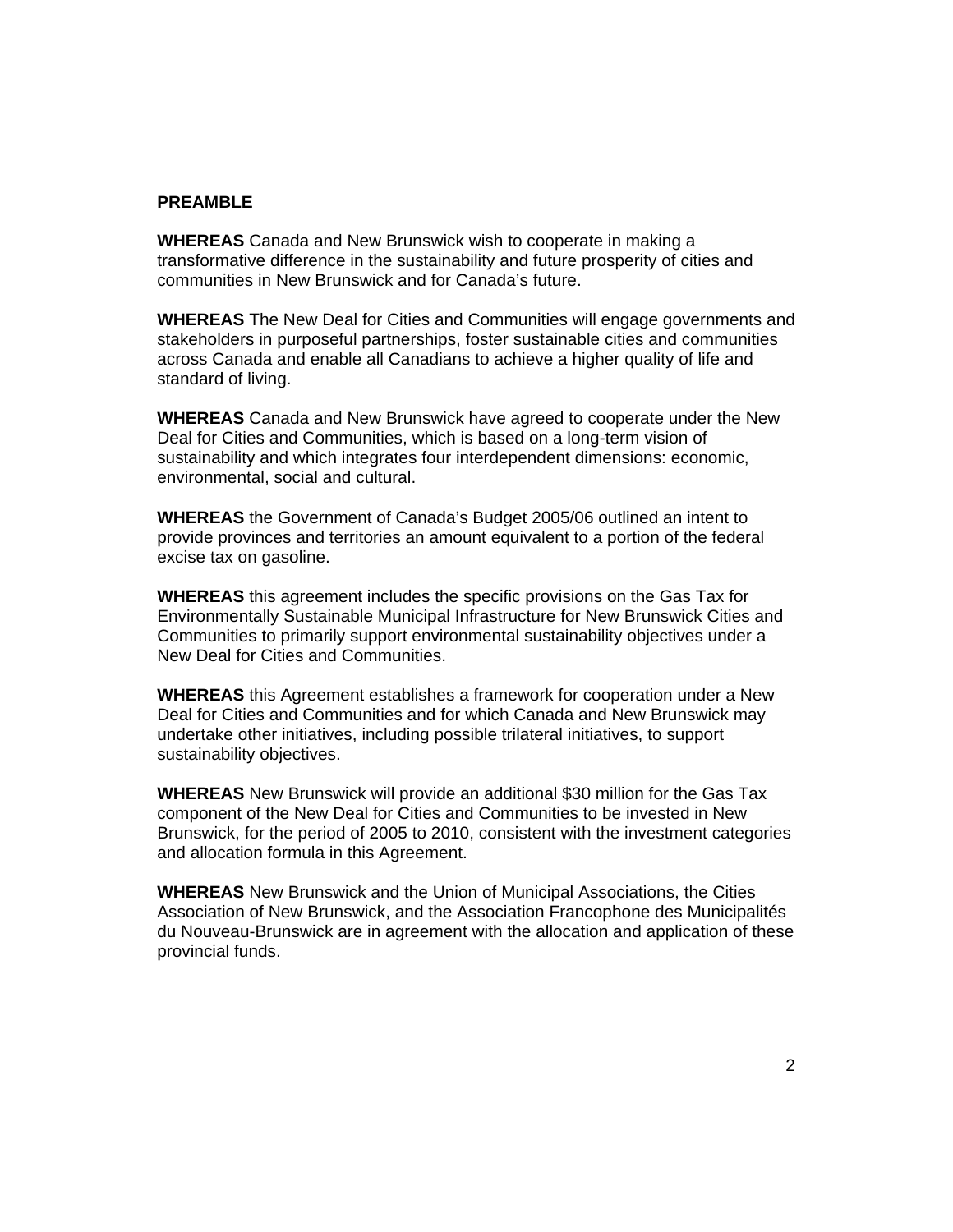## **PRINCIPLES**

The Government of Canada and the Government of New Brunswick acknowledge that this Agreement has been negotiated with the regard to the following principles:

- a. **Principle 1 Respect for jurisdiction**: Respect for the jurisdiction of New Brunswick over municipal institutions. The desire to recognize Canada's contribution to cities and communities in New Brunswick. The commitment of Canada and New Brunswick to recognize the merit of partnerships across all levels of government to support the New Deal.
- b. **Principle 2 A flexible approach:** A flexible approach regarding the intra-jurisdictional allocation and the delivery mechanism to be used by New Brunswick to flow money to New Brunswick Communities and the nature of their involvement and the nature of the provincial contribution.
- c. **Principle 3 Equity between provinces and territories**: Ensuring that the inter-provincial allocation is as close as possible to a per capita basis while respecting the need to have an adjustment for the smallest jurisdictions, namely the three Territories and Prince Edward Island.
- d. **Principle 4 Promote long-term solutions**: The principle that Canada is making a 5-year financial commitment with the gas tax but negotiating 10-year gas-tax agreements, with a clause for a review after four years.
- e. **Principle 5 Transparency**: The commitment to put in place an open and transparent governance process for the purposes of implementing this agreement and selecting projects for funding. This process will also include, among other things, a commitment to the development of performance indicators, evaluations and regular reporting.
- f. **Principle 6 Regular reporting to Canadians**: Canada will use federal mechanisms to report on outcomes through the New Deal. New Brunswick will employ its own mechanism for reporting within its jurisdiction.

**NOW THEREFORE**, in accordance with the principles set out above, Canada and New Brunswick hereby agree as follows.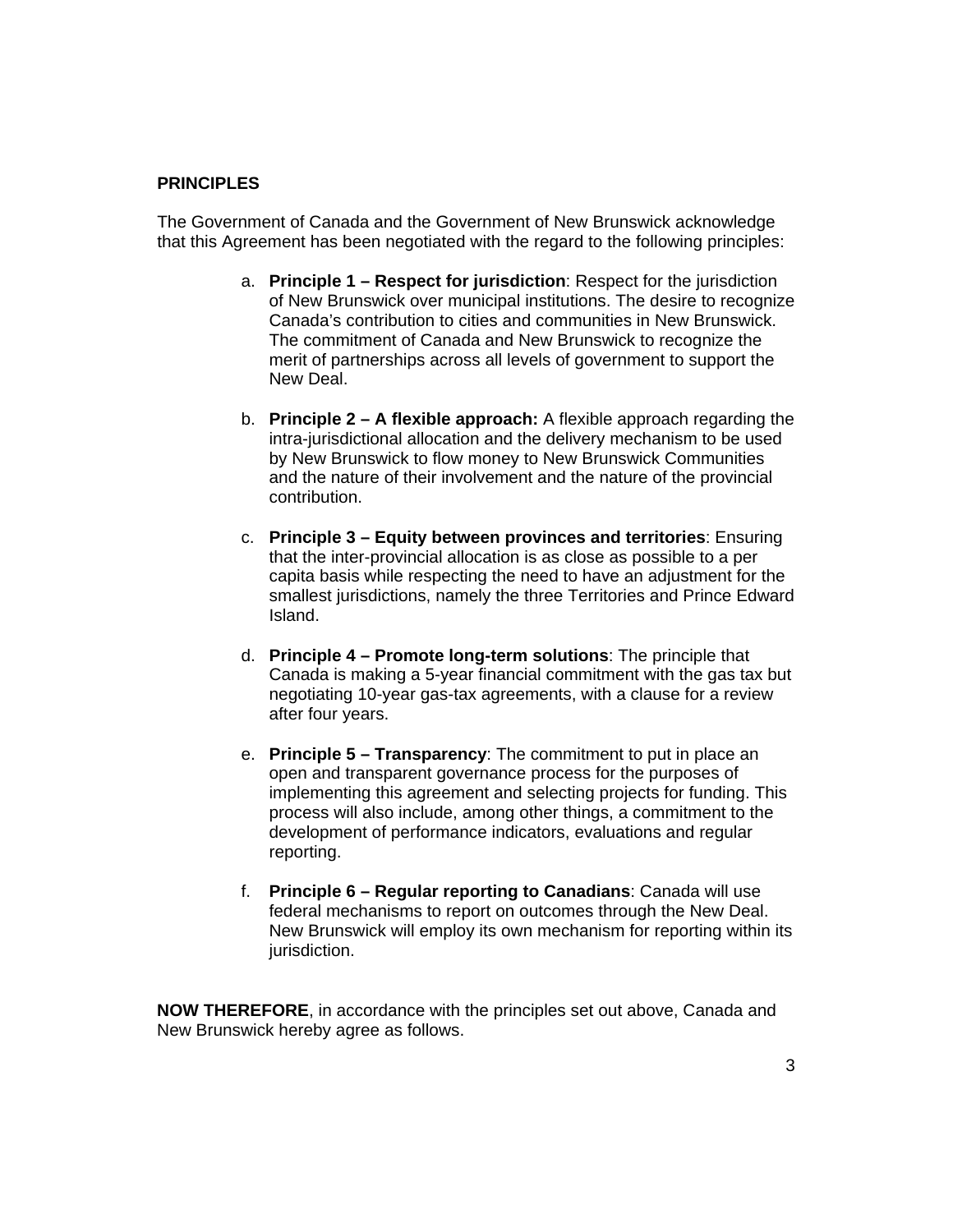#### **1. INTERPRETATION**

#### **1.1 Definitions**

A capitalized term has the meaning given to it in this section unless the context clearly dictates otherwise

**"Agreement"** means this Canada – New Brunswick agreement on the transfer of Funds.

**"Annual Expenditure Report"** means the annual report to be prepared and delivered by New Brunswick to Canada, more particularly described in Schedule D.

**"Audit Report"** means an audit report prepared, at New Brunswick's cost, by the New Brunswick auditor general or another New Brunswick licensed auditor, more particularly described in Schedule D.

**"Base Amount"** means the average of spending by New Brunswick and its Incorporated Areas on Municipal Infrastructure for the five years preceding the Agreement (April 2000 - March 2005).

**"Provincial Base Amount"** is \$11.2 million, which represents a five-year (April 2000 - March 2005) average of funds spent on municipal infrastructure by New Brunswick, and includes money allocated through the Provincial Environment Trust Fund, the Clean Water Program and the Canada – New Brunswick Infrastructure Program.

**"Capacity Building Projects"** means projects and activities that strengthen the ability of New Brunswick Communities to develop and implement sustainable development strategies, such as Integrated Community Sustainability Plans, as more particularly described in Schedule A.

**"Capital Investment Plan for Incorporated Areas"** means a document created through a public process, with approval from locally-elected officials, detailing the anticipated investments into tangible capital assets that are considered "priorities" (along with a rationale).

**"Capital Investment Plan for Unincorporated Areas"** means a document created by New Brunswick detailing the anticipated investments into tangible capital assets that are considered "priorities" (along with a rationale).

**"ESMI Projects"** means Environmentally Sustainable Municipal Infrastructure projects that: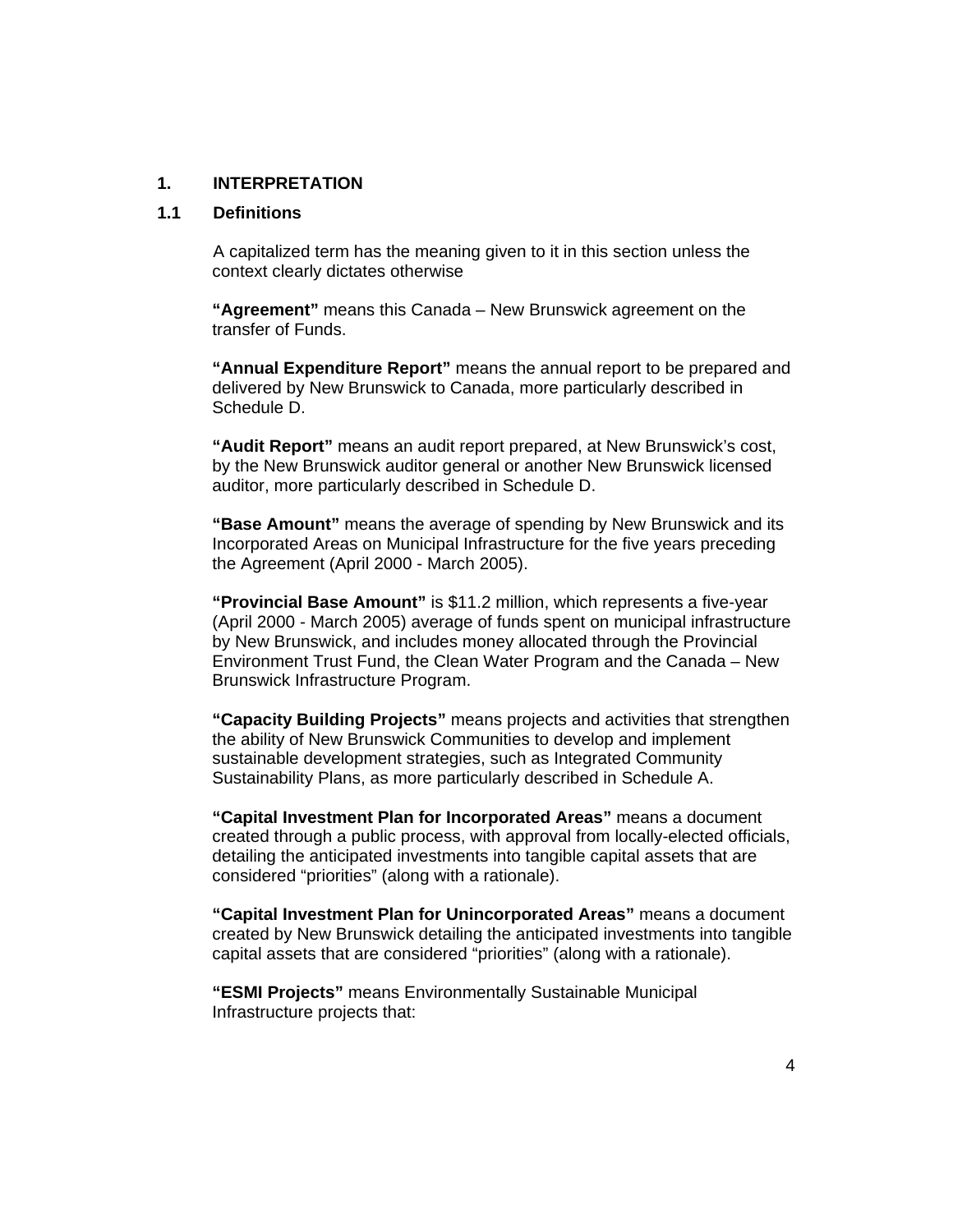- (i) improve the quality of the environment and contribute to reduced greenhouse gas emissions, clean water, or clean air; and
- (ii) fall within the category of projects described in Schedule A hereto.

**"Eligible Costs"** means those costs described in Schedule B, incurred in respect of Eligible Projects.

**"Eligible Projects"** means Capacity Building Projects and ESMI Projects.

**"Eligible Recipient"** means:

- (i) a New Brunswick Incorporated Area or its duly authorized agent (including its wholly-owned corporation);
- (ii) a non-municipal entity, on the condition that the New Brunswick Community where the proposed Eligible Project would be housed has indicated support for the Eligible Project through a formal resolution of the Incorporated Area's council or a recommendation of the Minister of Environment and Local Government in the case of unincorporated areas. A non-municipal entity includes:
	- for-profit organizations (such as P3), or
	- non-governmental organizations, or
	- not-for-profit organizations.
- (iii) New Brunswick on behalf of Unincorporated Areas and in the case of Rural Communities, where the responsibility of the municipal infrastructure has not been assumed by the Rural Community.

Federal and provincial entities in the form of departments, corporations and agencies are not eligible recipients, except where a provincial department, crown corporation or other entity provides core municipal services within the jurisdiction of a Incorporated Areas and the Incorporated Areas agrees that New Brunswick or the provincial department, crown corporation or other entity should be the recipient of the funding for Eligible Project and except in the Unincorporated Areas of New Brunswick.

**"Eligible Recipient Requirement"** means those requirements described in Schedule C hereto.

**"ELG"** means the Department of Environment and Local Government.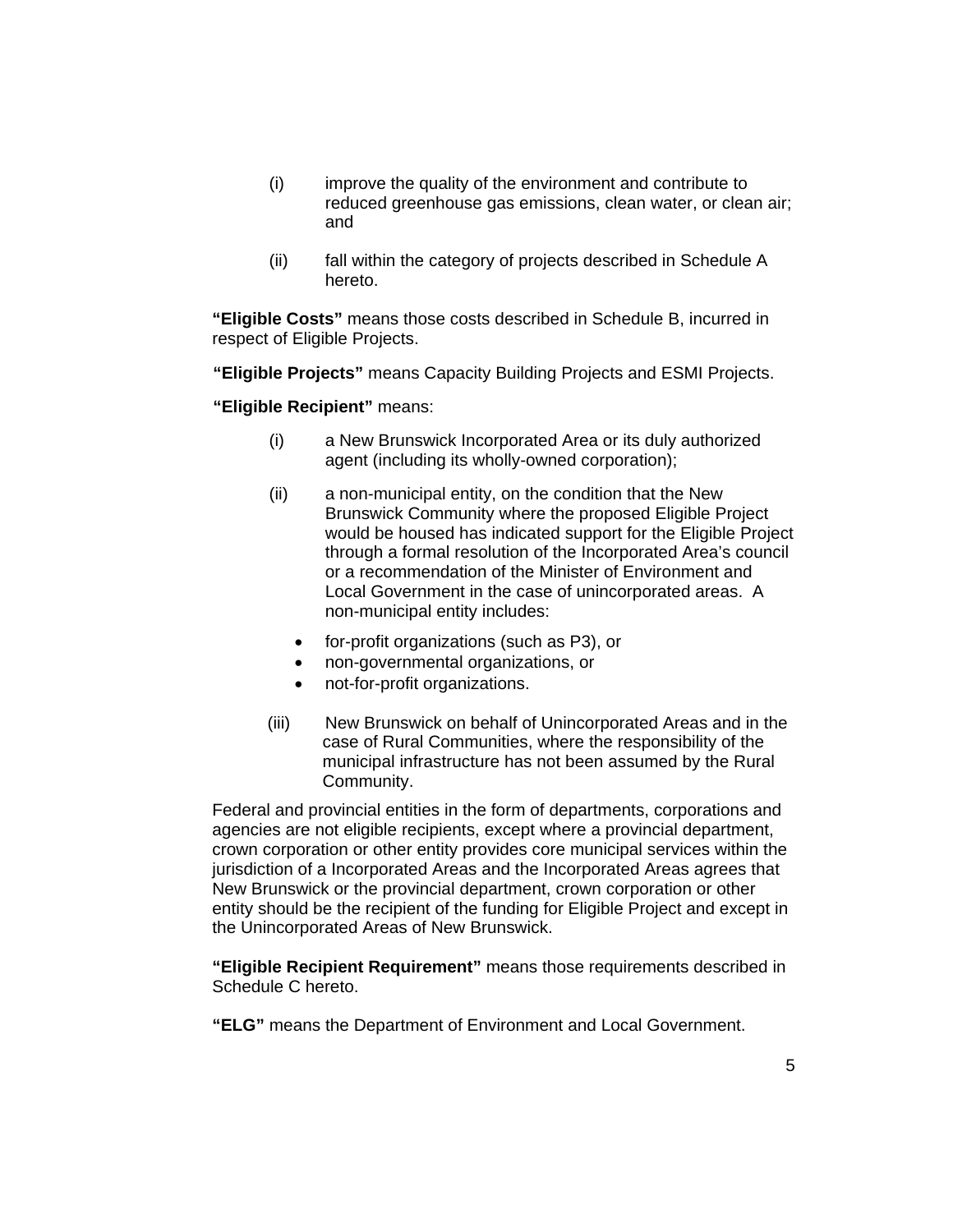**"Fiscal year"** means the period beginning April 1 of a year and ending March 31 of the following year.

**"Funding Agreement"** means an agreement made between New Brunswick and an Eligible Recipient pursuant to which Funds are paid to the Eligible Recipient.

**"Funds"** means the funds made available pursuant to this Agreement and includes any interest earned on the said Funds.

**"GTF"** means the Gas Tax Fund Transfer Payment Program, pursuant to which this Agreement is entered into.

**"Incorporated Area"** means a city, town, village or rural community as defined by Provincial legislation.

**"Incorporated Areas"** means every Incorporated Area.

**"Infrastructure Programs"** means Canada's infrastructure programs in existence at the time of the execution of this Agreement, including the Canada Strategic Infrastructure Fund, the Border Infrastructure Fund, the Municipal Rural Infrastructure Fund and the Infrastructure Canada Program.

**"Integrated Community Sustainability Plans"** are developed by New Brunswick community members, and provide direction for the community to realize sustainability objectives it has for the environmental, cultural, social and economic dimensions of its identity, as more particularly described in Schedule H hereto.

**"Ministers"** means the federal Minister and the New Brunswick Minister.

**"Municipal Infrastructure"** means tangible capital assets in Canada primarily for public use or benefit owned by an Eligible Recipient.

**"New Brunswick Community"** means an Incorporated Area, Unincorporated Area or Rural Community".

**"New Brunswick Communities"** means every Incorporated Area, Unincorporated Area and Rural Community.

**"New Deal"** and **"New Deal for Cities and Communities"** refers to the federal initiative to enhance Government of Canada commitments to advancing local sustainability on four major themes: economic, environmental, social and cultural.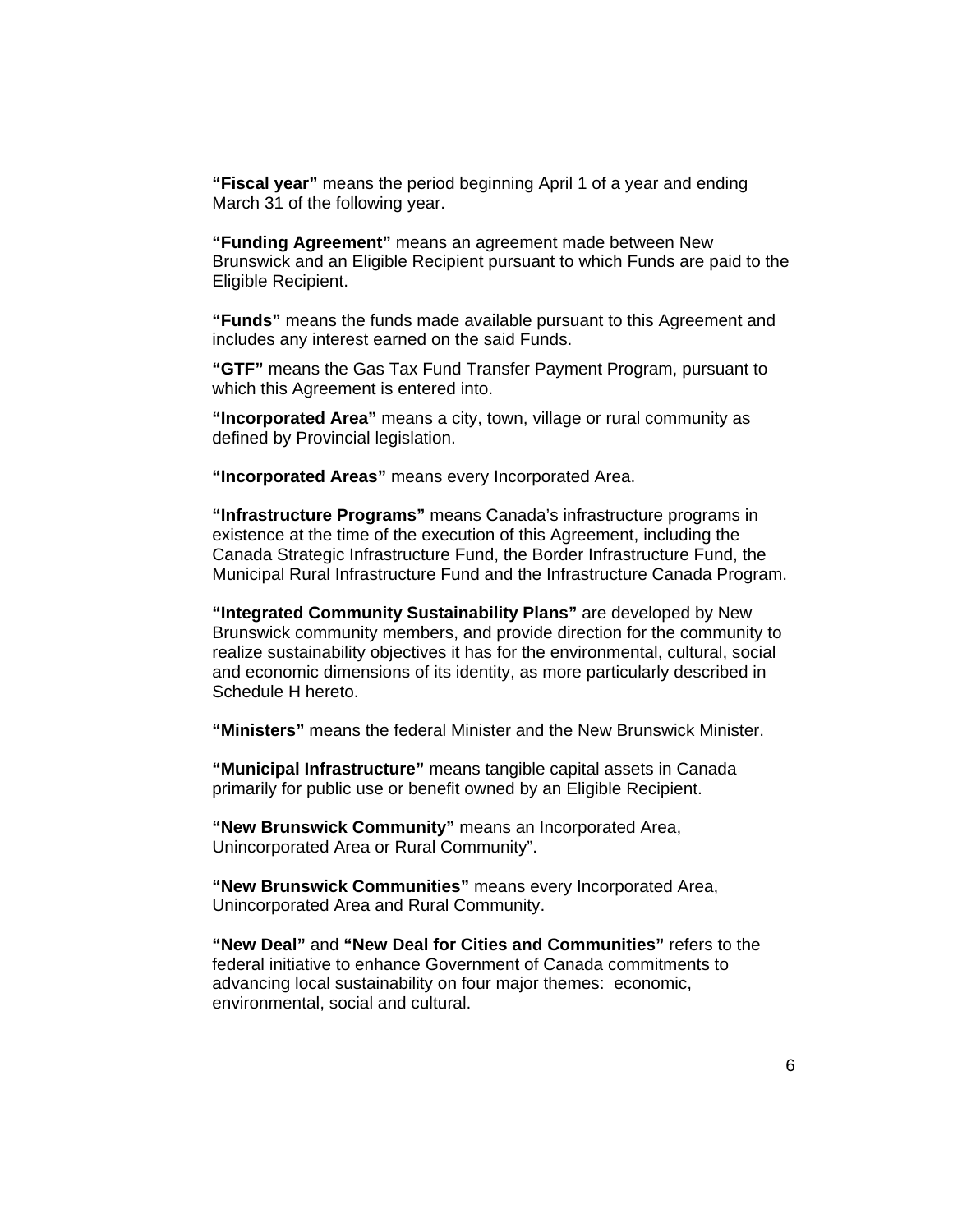**"Outcomes Report"** means the report to be delivered by New Brunswick to Canada and made available to the public, which reports on the outputs and outcomes of the use of the Funds, using the indicators set out in Schedule E.

**"Parties"** means Canada and New Brunswick.

**"Rural Community"** means an area incorporated as a Rural Community pursuant to the *Municipalities Act* of the Province of New Brunswick.

**"SIMSI"** means Infrastructure Canada's Shared Information Management System for Infrastructure.

**"Third Party"** means any person, other than a party to this Agreement that participates in the implementation of an Eligible Project.

**"Unincorporated Area"** means an area outside the territorial limits of a municipality or a rural community that is established as an unincorporated area.

**"Unincorporated Areas"** means every unincorporated area.

## **1.2 Entire Agreement**

This Agreement supersedes and invalidates all other commitments, representations and warranties relating to the subject matter hereof which the Parties may have made either orally or in writing prior to the date hereof, and all of which will become null and void from the date this Agreement is signed.

#### **1.3 Schedules**

The following schedules are attached to form part of this Agreement:

- Schedule A Description of Eligible Project Categories
- Schedule B Eligible Costs
- Schedule C Eligible Recipient Requirements
- Schedule D Reporting and Audits
- Schedule E Outcome Indicators
- Schedule F Communications Protocol
- Schedule G Areas of Collaboration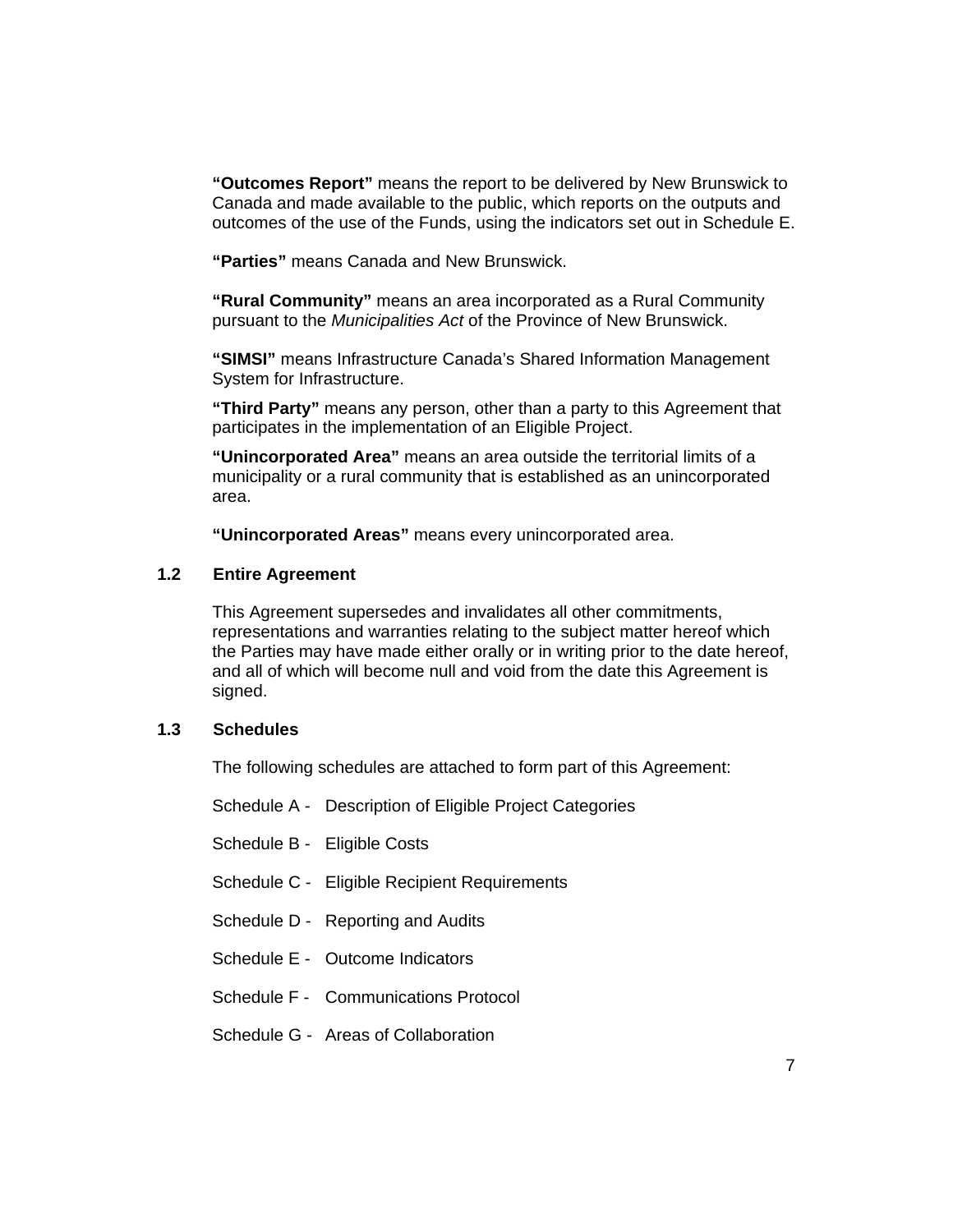Schedule H - Integrated Community Sustainability Plans

## **1.4 Precedence**

In the event of a conflict, the part of this Agreement that precedes the signatures of the Parties will take precedence over the Schedules.

## **1.5 Accounting Principles**

All accounting terms not otherwise defined herein have the meanings assigned to them; all calculations will be made and all financial data to be submitted will be prepared, in accordance with the generally accepted accounting principles (GAAP) in effect in Canada and in New Brunswick. GAAP will include, without limitation, those principles approved or recommended from time to time by the Canadian Institute of Chartered Accountants or any successor institute, applied on a consistent basis.

## **2. PURPOSE**

## **2.1 Purpose of the Agreement**

The purpose of this Agreement is to:

- a) provide a joint framework for the transfer of Funds to New Brunswick for investment in environmentally sustainable municipal infrastructure;
- b) confirm the Parties commitment to the areas of further co-operation as set out in Schedule G, which may, following further agreement, be formalized through additional agreements parallel to this Agreement or appended as separate schedules hereto.

## **3. COMMITMENTS BY THE PARTIES**

#### **3.1 Commitments by the Government of Canada:**

Canada will:

a) honour any existing contribution agreement with New Brunswick in respect of Infrastructure Programs, in accordance with its terms.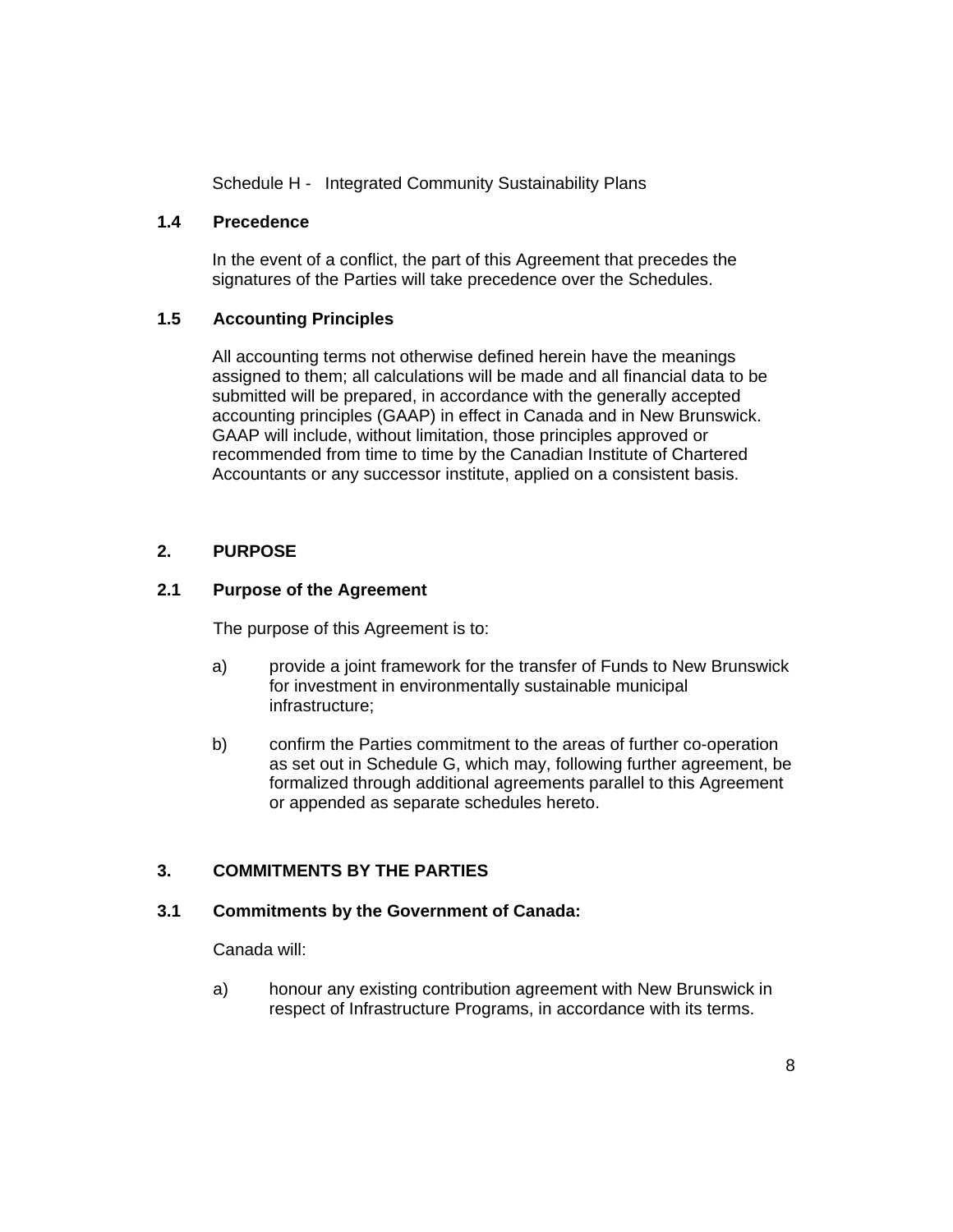- b) ensure that the funding under this Agreement provides additional revenues for New Brunswick Communities rather than displacing other federal infrastructure funding; and intend to renew and extend the Canada Strategic Infrastructure Fund, the Border Infrastructure Fund and the Municipal Rural Infrastructure Fund, as they expire.
- c) discuss with New Brunswick other proposals from New Brunswick regarding the New Deal.
- d) invest Gas Tax funding in First Nations on Reserve communities in New Brunswick to address their infrastructure priorities.
- e) encourage inter-municipal and municipal First Nations reserve collaborations on Eligible Projects.

#### **3.2 Provincial Commitments**

New Brunswick agrees that it will:

- a) ensure that over the period of April 1, 2005 to March 31, 2010 its average annual capital spending on Municipal Infrastructure in Incorporated Areas within New Brunswick will not be less than the Base Amount;
- b) Not reduce, eliminate or clawback any Municipal Infrastructure funding which is currently being made available to Eligible Recipients;
- c) ensure that each Eligible Recipient, prior to the fifth  $(5<sup>th</sup>)$  year of this Agreement, complete a Capital Investment Plan;
- d) include the Eligible Recipient Requirements in any Funding Agreement and enforce all terms and conditions of Funding Agreements in a diligent and timely manner and seek remedies from non-compliant Eligible Recipients;
- e) Over the life of the Agreement, ensure the development of Integrated Community Sustainability Plans for New Brunswick communities, either by the New Brunswick Community or at some higher level of agglomeration appropriate to New Brunswick;
- f) encourage inter-municipal collaboration and collaboration between Incorporated and unincorporated areas in the planning and development of infrastructure;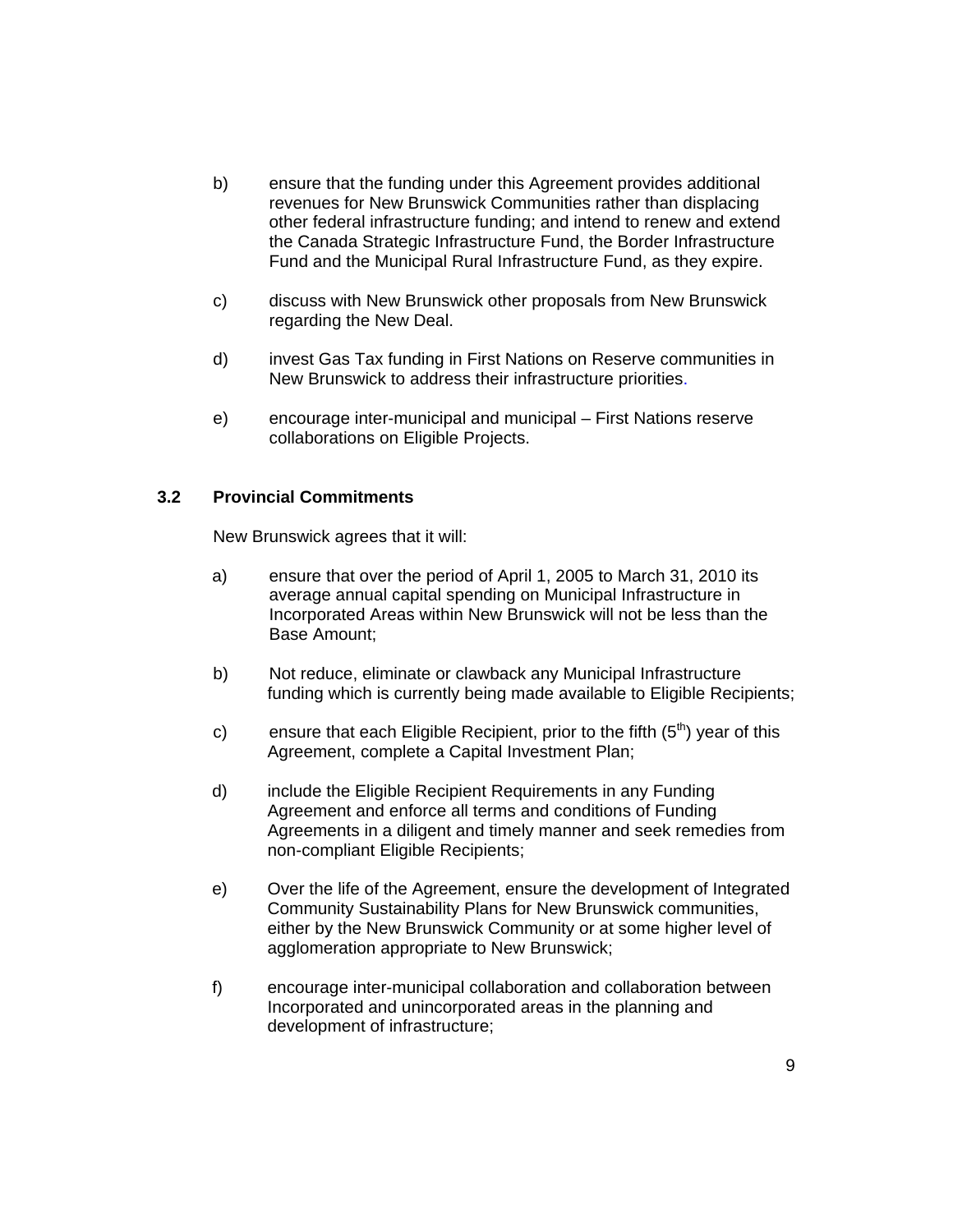- g) assist New Brunswick Communities in maximising their benefits from the GTF in activities such as defined in Capacity Building;
- h) assess the needs of unincorporated areas for water, wastewater, solid waste management and other community infrastructure in the Capital Investment Plan for unincorporated areas.

#### **4. FEDERAL/PROVINCIAL OVERSIGHT COMMITTEE**

#### **4.1 Establishment and Duties**

Upon execution of this Agreement, the Ministers shall promptly establish a Committee (the "Federal/Provincial Oversight Committee") to monitor the implementation of this Agreement. The Committee shall be co-chaired by two members – one of whom is to be appointed by the Federal Minister and designated as Federal Co-Chairperson, and one of whom is to be appointed by the Provincial Minister, and designated as Provincial Co-Chairperson. If one Co-chair is absent or unable to act, he or she will be replaced by the other federally-appointed member or the other provincially-appointed member, as the case may be. This Committee shall:

- a) meet regularly, as agreed by the Co-chairs. Quorum will consist of the two Co-chairs;
- b) meet with Provincial-Municipal Council on a regular basis (at least quarterly) to have ongoing dialog through the process of the New Deal – Gas Tax, and to monitor progress and objectives. The Provincial–Municipal Council will also be invited to provide input in the development of a template for Capital Investment Plans, prepare for year six and discuss education/information for association members.
- c) provide input in the development of the Outcome Indicators described in Schedule E;
- d) review Capital Investment Plans;
- e) monitor the overall strategic implementation of the Agreement;
- f) co-ordinate the development of a plan for the next phases of the New Deal for New Brunswick including:
	- i. developing further elements of the New Deal for New Brunswick Communities;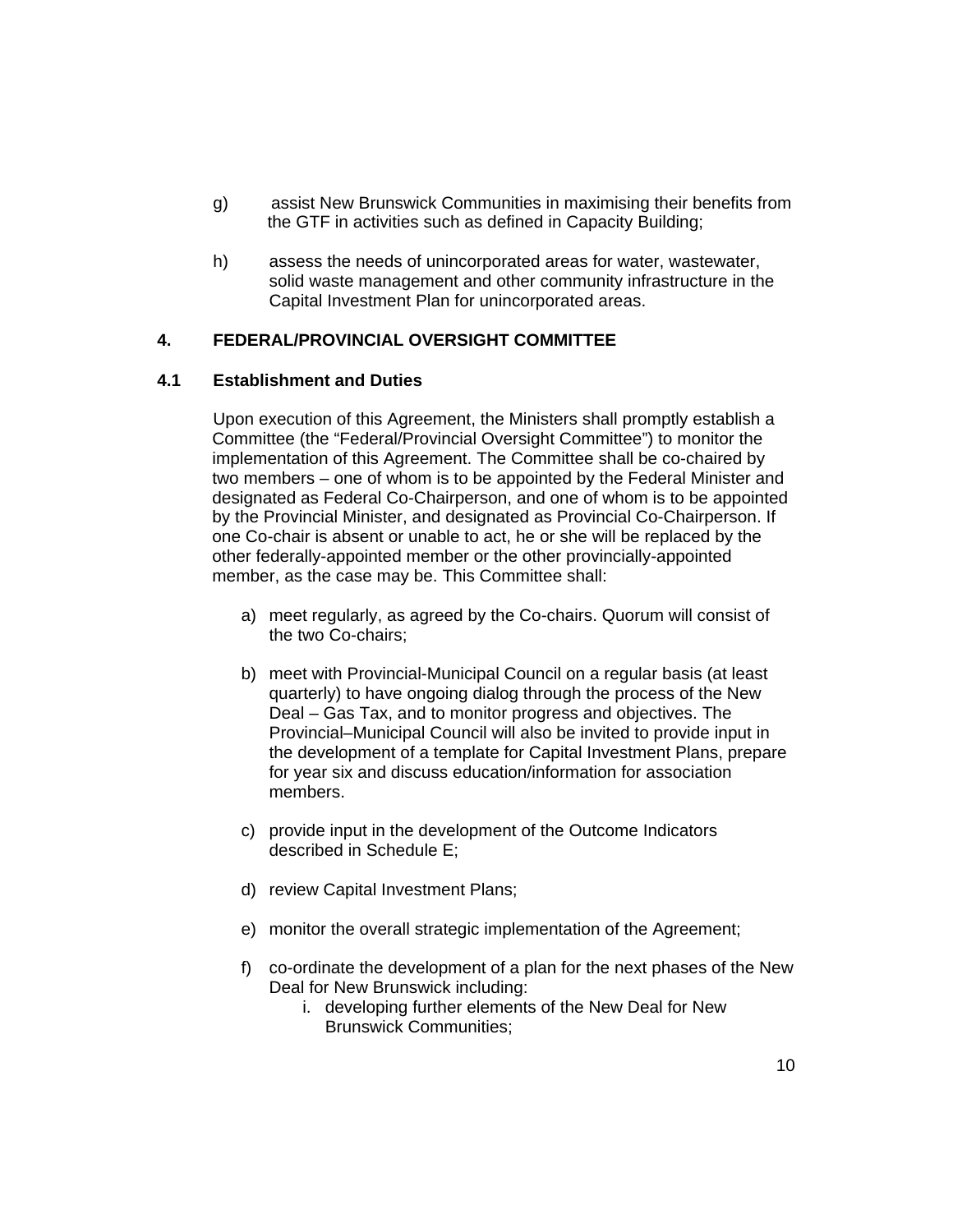- ii. encouraging inter-governmental cooperation in priority setting and program delivery;
- iii. responding to sustainability planning outcomes;
- g) review and confirm the base amount of provincial and municipal spending for the purposes of measuring incrementality within 12 months of the signing of this Agreement;
- h) approve a methodology for measuring the incrementality of gas tax funding;
- i) investigate the use of Community Growth Strategies for Integrated Sustainability Community Plans.

## **5. CONTRIBUTION PROVISIONS**

#### **5.1 Allocation to New Brunswick**

| <b>Fiscal year</b> | Canada's<br><b>Contribution</b> |  |  |
|--------------------|---------------------------------|--|--|
| 2005-2006          | \$13,927,000                    |  |  |
| 2006-2007          | \$13,927,000                    |  |  |
| 2007-2008          | \$18,570,000                    |  |  |
| 2008-2009          | \$23,212,000                    |  |  |
| 2009-2010          | \$46,424,000                    |  |  |
| TOTAL              | \$116,060,000                   |  |  |

Canada's total contribution to New Brunswick is as follows:

#### **5.2 Payment**

Provided there is no default under the terms of section 8.2 of this Agreement, Canada's contribution will be paid in equal semi annual payments as follows:

- (i) The first payment will be made not later than July  $1<sup>st</sup>$  of each Fiscal Year set out above in subsection 5.1.
- (ii) The second semi annual payment will be made not later that November 1 of each Fiscal Year.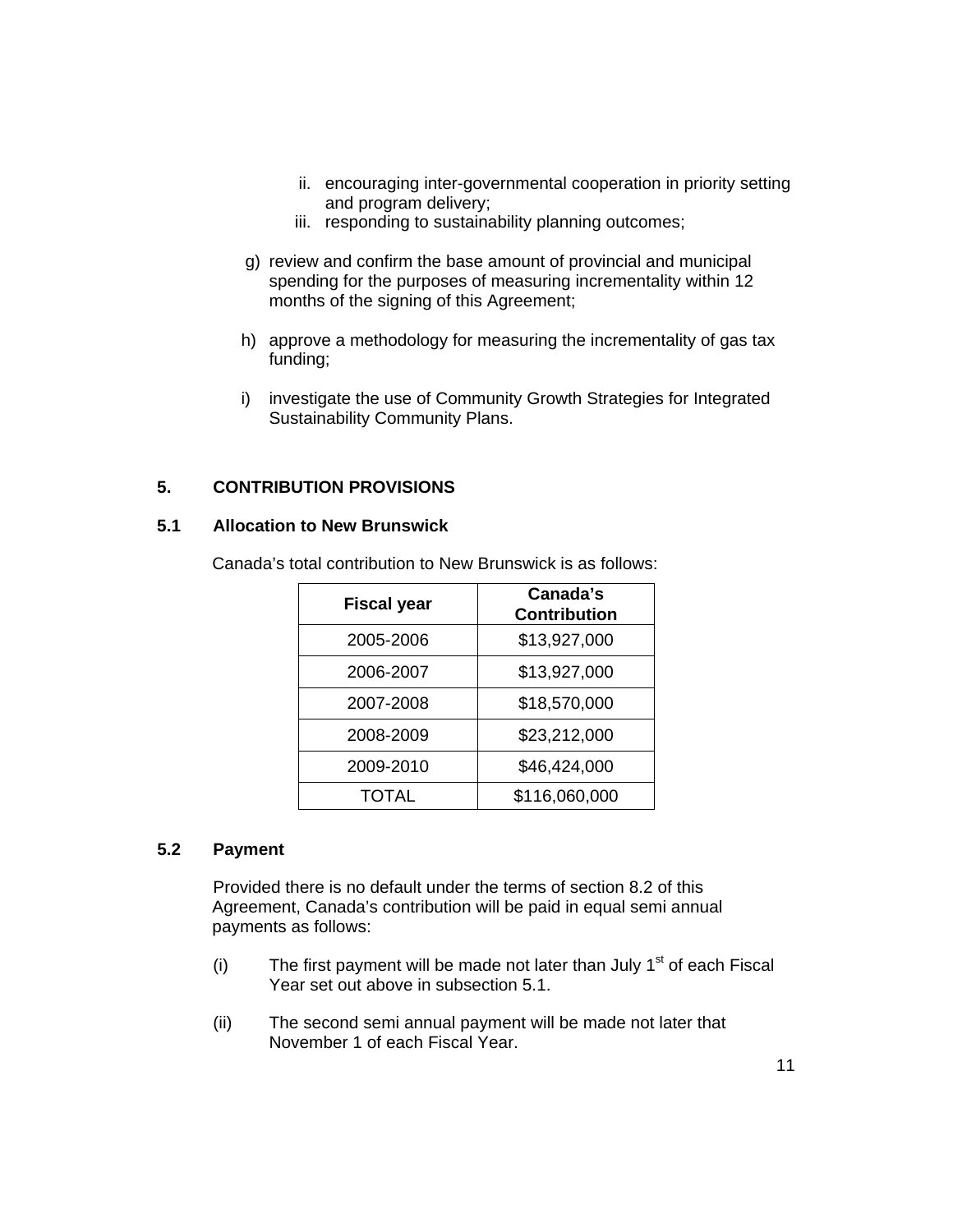For Year 2005-2006, Canada's contribution will be paid to New Brunswick, in one single payment, within 30 days of the signature of this Agreement.

## **5.3 Appropriations**

A payment due by Canada hereunder is conditional on a legislated appropriation for the GTF for the Fiscal Year in which the payment is due and, in the case of payments due in the first Fiscal Year under this Agreement, legislated appropriation pursuant to the *Budget Implementation Act, 2005*.

## **5.4 Limit on Canada's Financial Commitments**

- (i) Eligible Recipients may use Funds to pay up to 100% of Eligible Costs of an Eligible Project. However, to the extent an Eligible Recipient is receiving money under an Infrastructure Program in respect of an Eligible Project to which the Eligible Recipient wishes to apply Funds, the maximum federal contribution limitation set out in any Infrastructure Program contribution agreement made in respect of that Eligible Project shall continue to apply.
- (ii) Without prior written approval of Canada, New Brunswick may not use the payment of Funds to an Eligible Recipient as the New Brunswick contribution under contribution agreements under existing Infrastructure Programs.

## **5.5 Disposal of Eligible Projects**

To the extent that New Brunswick receives a repayment of all or a portion of a contribution pursuant to the operation of Paragraph 13 of Schedule C, New Brunswick shall immediately pay the said amount to Canada.

## **5.6 Contracting**

 New Brunswick agrees that all contracts for the supply of services or materials to Eligible Projects will be awarded in a way that is transparent, competitive, and consistent with value for money principles.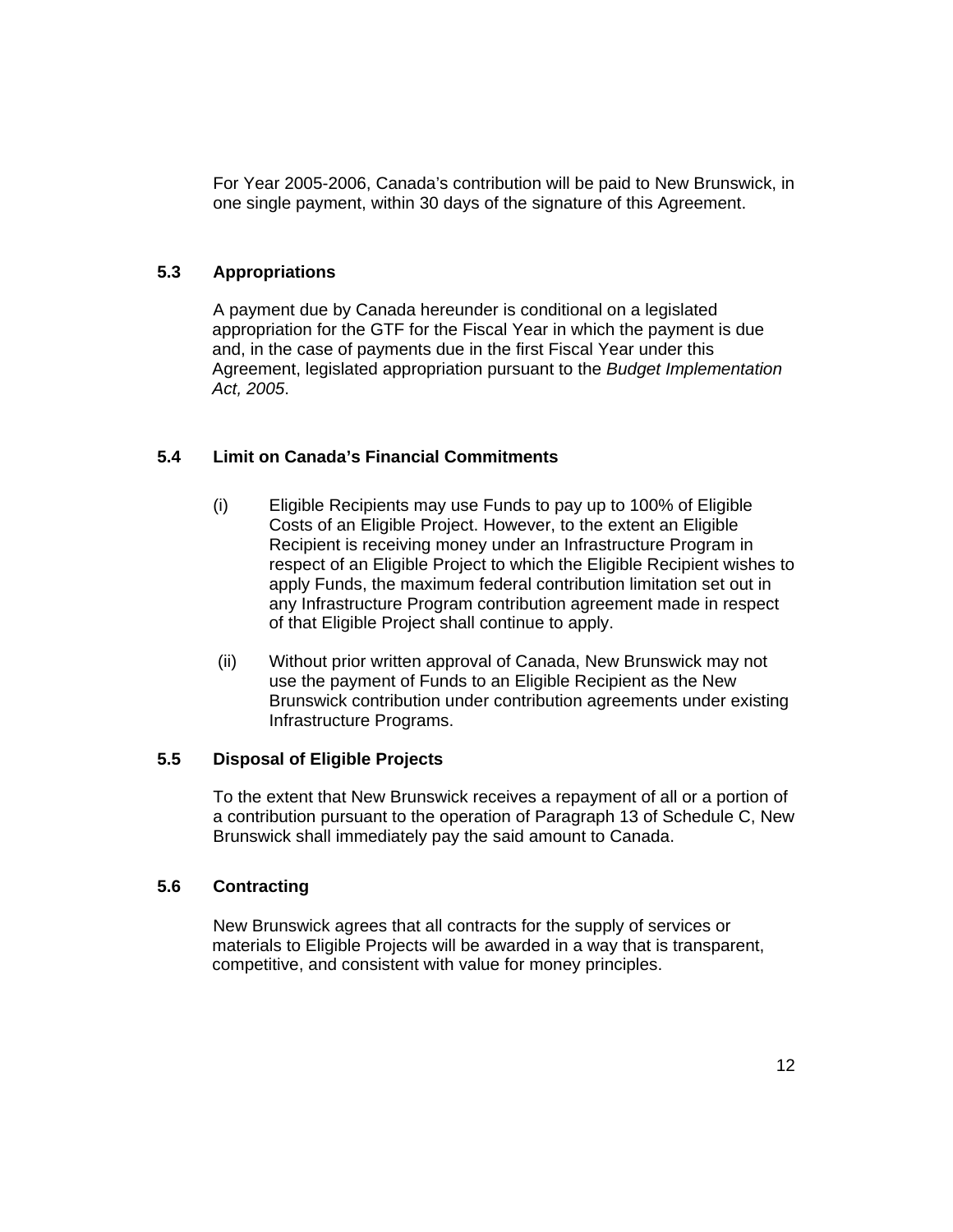## **6 ALLOCATION TO NEW BRUNSWICK COMMUNITIES, DELIVERY MECHANISM AND USE OF FUNDS**

## **6.1 Allocation to New Brunswick Communities**

- 6.1.1 Allocation formula:
	- i. Gas tax funding will be allocated annually between incorporated areas collectively and unincorporated areas collectively. The Provincial Minister shall determine the population by adopting the final population figure from the latest official census of Statistics Canada.
	- ii. For the purposes of this agreement, the portion for incorporated areas shall be determined on the basis of the ratio of their total population to the sum of the populations of incorporated areas and unincorporated areas.
	- iii. For the purposes of this agreement, the portion for unincorporated areas shall be determined on the basis of the ratio of their total population to the sum of the populations of incorporated areas and unincorporated areas.
- 6.1.2 Distribution:
	- i) The Provincial Minister shall distribute the portion of gas tax funding allocated under subsection 6.1.1 (ii) to all incorporated areas on a per capita basis.
- ii) The Provincial Minister shall administer the portion of gas tax funding allocated under subsection 6.1.1 (iii) on the basis of need and regional considerations.
- 6.1.3 Allocation principles:
	- i. **Equity**: all New Brunswick Communities must be eligible to benefit from funding. Even if each New Brunswick Community does not receive funds directly, each New Brunswick region must derive a benefit from a regional strategic approach as defined in the Capital Investment Plan for unincorporated areas. Funding should provide incentives for New Brunswick Communities to pool funding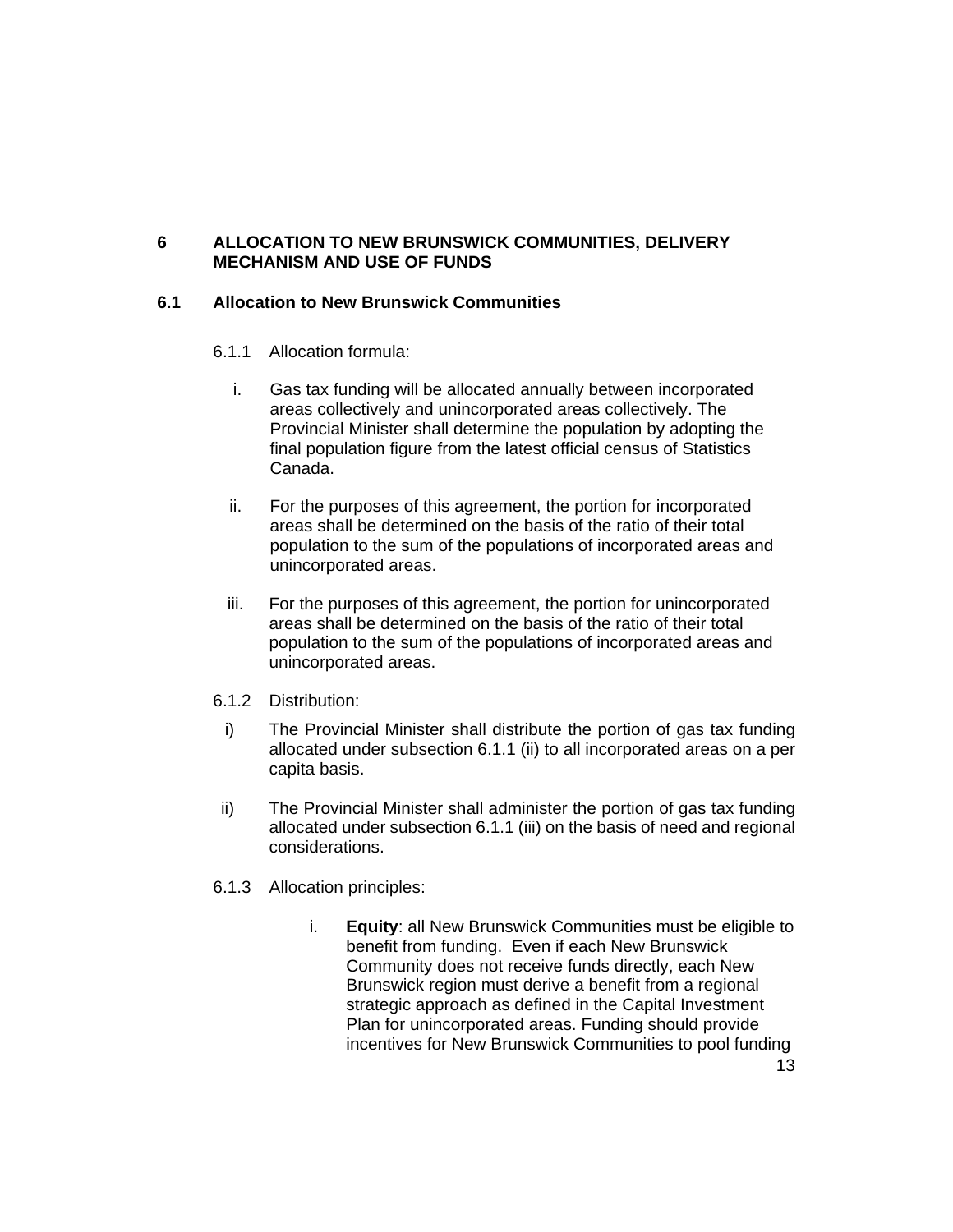to ensure that significant projects are carried out. Particular circumstances of major cities should be recognized;

- ii. **Transparency**: allocation decisions must be easily understood by New Brunswick Communities and must be clearly communicated to them; and
- iii. **Data reliability**: verification of indicators must be made using a standard of data that will permit the focus to remain on achieving outcomes rather than on debating data validity.

#### **6.2 Delivery Mechanism**

The delivery mechanism must respect the allocation formula set out in 6.1 above.

#### Incorporated Areas

- Funds will be disbursed from New Brunswick to incorporated areas based on the receipt by the Province of a capital budget which identifies the investment of Funds, and a funding agreement signed by New Brunswick and the Incorporated Area, containing, at a minimum, those elements contained in Schedule C;
- Notwithstanding 6.1.1 i., in Rural Communities, the funds will only be disbursed for an Eligible Project to the Rural Community if it offers the service in the Eligible Project Category as per Schedule A. Otherwise the funds will be administered by ELG.

## Unincorporated areas

• ELG will make public, within six months of this Agreement, for Unincorporated Areas, a five-year Capital Investment Plan, which will identify regional priority projects that will receive funds and which will be updated annually. The Provincial Minister will be responsible for the implementation of all initiatives identified in the plan.

#### Water/wastewater/solid waste commissions

• In the case where an incorporated area and an unincorporated area are part of a regional water, wastewater or solid waste commission, the incorporated area will provide the appropriate amount of funds for the work through the commission as long as it is part of their Capital Investment Plan. For Unincorporated Areas, the Provincial Minister will have the discretion to allocate the appropriate funds to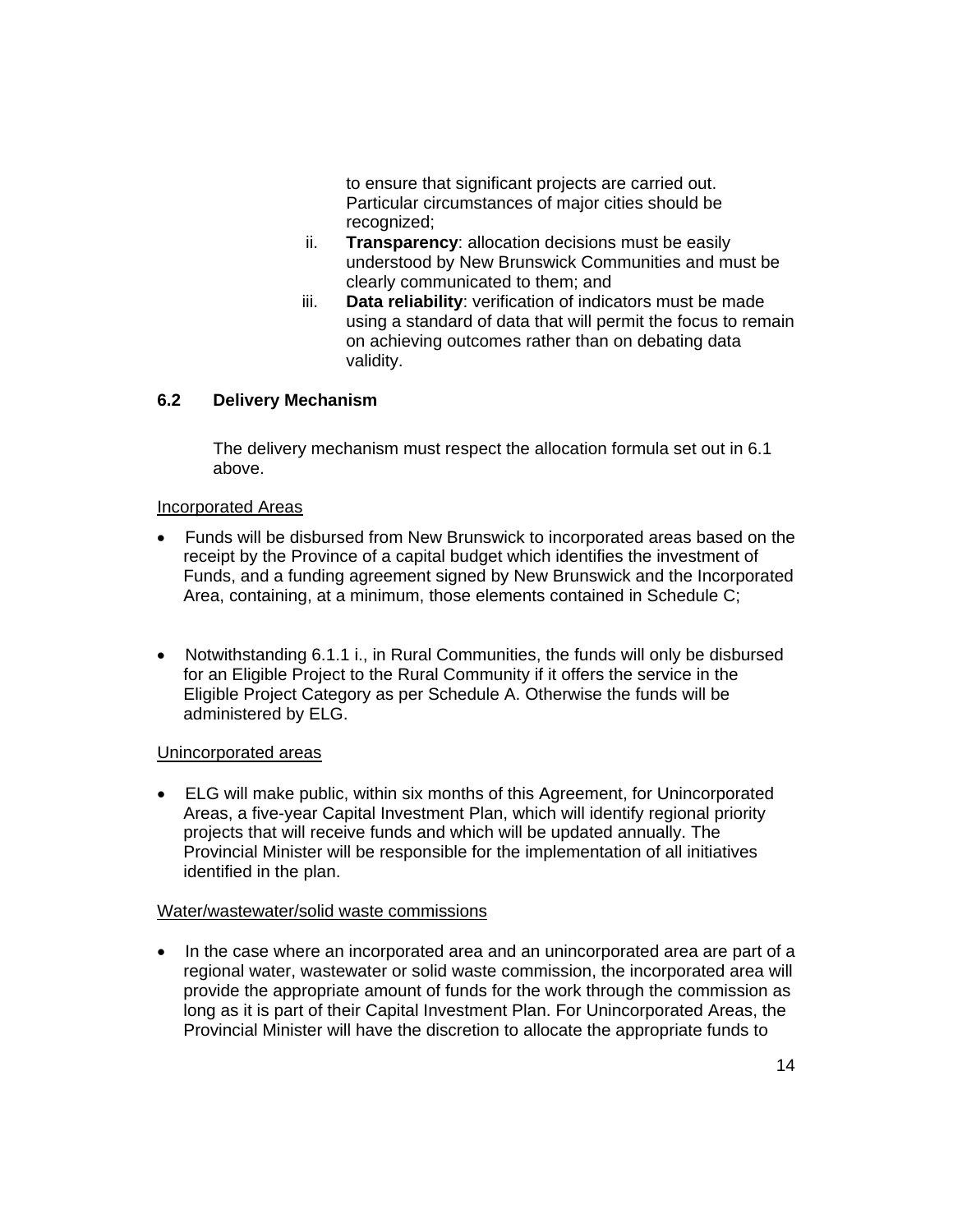finance specific projects by the commissions.

## **6.3 Use of Funds**

New Brunswick agrees that it shall record Canada's contribution into a separate and distinct account, pending payment to Eligible Recipients in accordance with the terms of this Agreement.

New Brunswick agrees to pay Funds to Eligible Recipients solely for Eligible Projects identified in Schedule A and solely in respect of Eligible Costs identified in Schedule B.

All administration costs of New Brunswick in respect of the implementation and management of this Agreement shall be for the account of New Brunswick.

#### **6.4 Agreement with Eligible Recipient**

New Brunswick agrees to include, in all Funding Agreements, the Eligible Recipient Requirements and agrees to enforce all terms and conditions of the Funding Agreements, including the Eligible Recipient Requirements.

## **7. REPORTING, AUDITS AND EVALUATION**

#### **7.1 Reporting**

- 7.1.1 New Brunswick will, pursuant to section 6.3:
- a) prepare and deliver to Canada no later than December 31 of each Fiscal Year, in respect of the prior Fiscal Year, an Annual Expenditure Report based on the annual audited municipal financial statements and provincial financial statement for unincorporated areas (containing the elements outlined or as defined in schedule D) and make its best efforts to provide an interim, unaudited version of the Annual Expenditure Report by September 30 of each Fiscal Year; and
- b) prepare, publish and disseminate to the public, by no later than December 31, 2009, and periodically thereafter, an Outcomes Report.
- 7.1.2 Canada may incorporate all or any part or parts of the said reports into any report that Canada may prepare for its own purposes,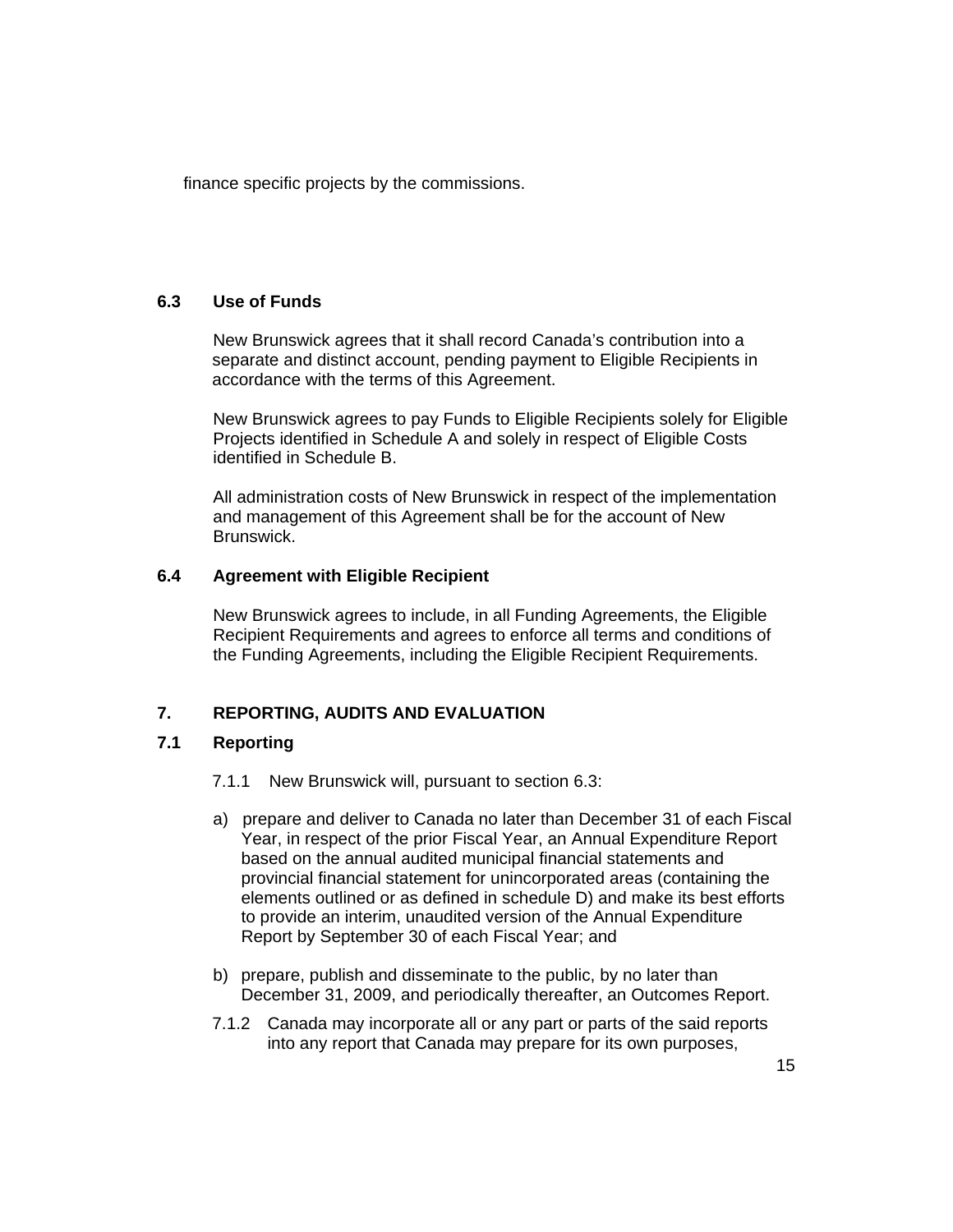including any reports that may be made public.

## **7.2 Audits**

- 7.2.1 Annual Expenditure Reports will be accompanied by an Audit Report.
- 7.2.2 New Brunswick agrees to ensure that proper and accurate accounts and records, including invoices, statements, receipts and vouchers in respect of all Eligible Projects that receive Funds, are kept by Eligible Recipients for at least three (3) years after termination of this Agreement and will, upon reasonable notice, make them available or cause the Eligible Recipient to make them available to Canada for inspection or audit*.*
- 7.2.3 Canada may request and New Brunswick agrees to complete, at its cost, and provide to Canada an audit of any one or more individual Eligible Projects.
- 7.2.4 New Brunswick will share with Canada the results of any compliance or performance audit that they may carry out beyond the Audit Report, that examines the use of Funds to a specific extent.

## **7.3 Evaluation**

- 7.3.1 No later than March 31, 2009, Canada and New Brunswick shall complete a joint formative evaluation of the program set out in this Agreement, the results of which will be made public. The Parties shall seek the input of Eligible Recipients, or representatives thereof, as the Parties deem appropriate.
- 7.3.2 At a minimum, the evaluation will address the issues related to achievement of the objectives of this Agreement, the use of funding, the effectiveness of the funding approach and formulas described in sections 5 and 6 of this Agreement, and the effectiveness of the communications protocol described in Schedule F.
- 7.3.3 The Parties agree to cooperate with respect to the above noted evaluation, the costs of which will be shared equally by the Parties. Canada agrees to consult with New Brunswick on the design of the evaluation framework.
- 7.3.4 In addition to the foregoing, no later than June 30, 2009, Canada will, at its cost, complete a national evaluation, incorporating the results of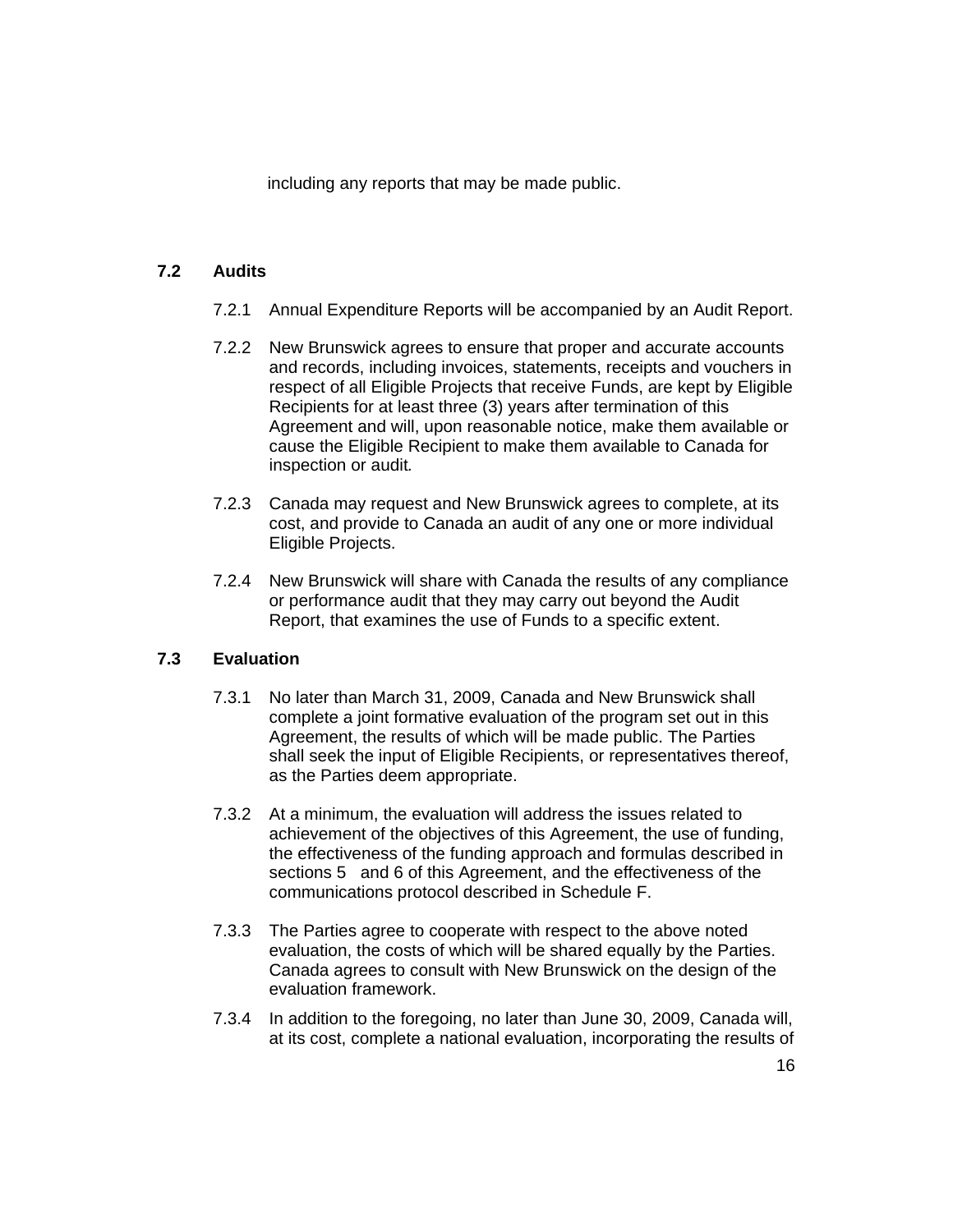the joint bilateral evaluations described above. Canada will share the results of this national evaluation with New Brunswick, prior to its completion.

## **8. DISPUTE RESOLUTION, DEFAULT, REMEDIES AND INDEMNITY**

#### **8.1 Dispute Resolution**

The Parties agree to keep each other informed of any disagreement or contentious issue. Disagreements or contentious issues that cannot be resolved at the bureaucratic level will be brought to the Federal/Provincial Oversight Committee for review, discussion and resolution. Any issue that cannot be resolved at the Federal/Provincial Oversight Committee will be submitted to Ministers for resolution.

#### **8.2 Events of Default**

Canada may declare that an event of default has occurred if New Brunswick has:

- A) Not complied with any condition, undertaking or material term in the Agreement; or
- B) Failed to deliver an Annual Expenditure Report, Audit Report or the Outcomes Report; or
- C) Delivered an Annual Expenditure Report or Audit Report that disclosed non-compliance by either New Brunswick or an Eligible Recipient;

Canada will not declare that an event of default has occurred unless it has consulted with New Brunswick and given notice to it of the occurrence, which in Canada's opinion constitutes an event of default.

New Brunswick, within 30 days of receipt of the notice, shall either correct the condition or event, or demonstrate, to the satisfaction of Canada, that it has taken such steps as are necessary to correct the condition.

#### **8.3 Remedies**

If Canada declares that an event of default has occurred, after 30 days of declaration, it may immediately exercise one or more of the following remedies: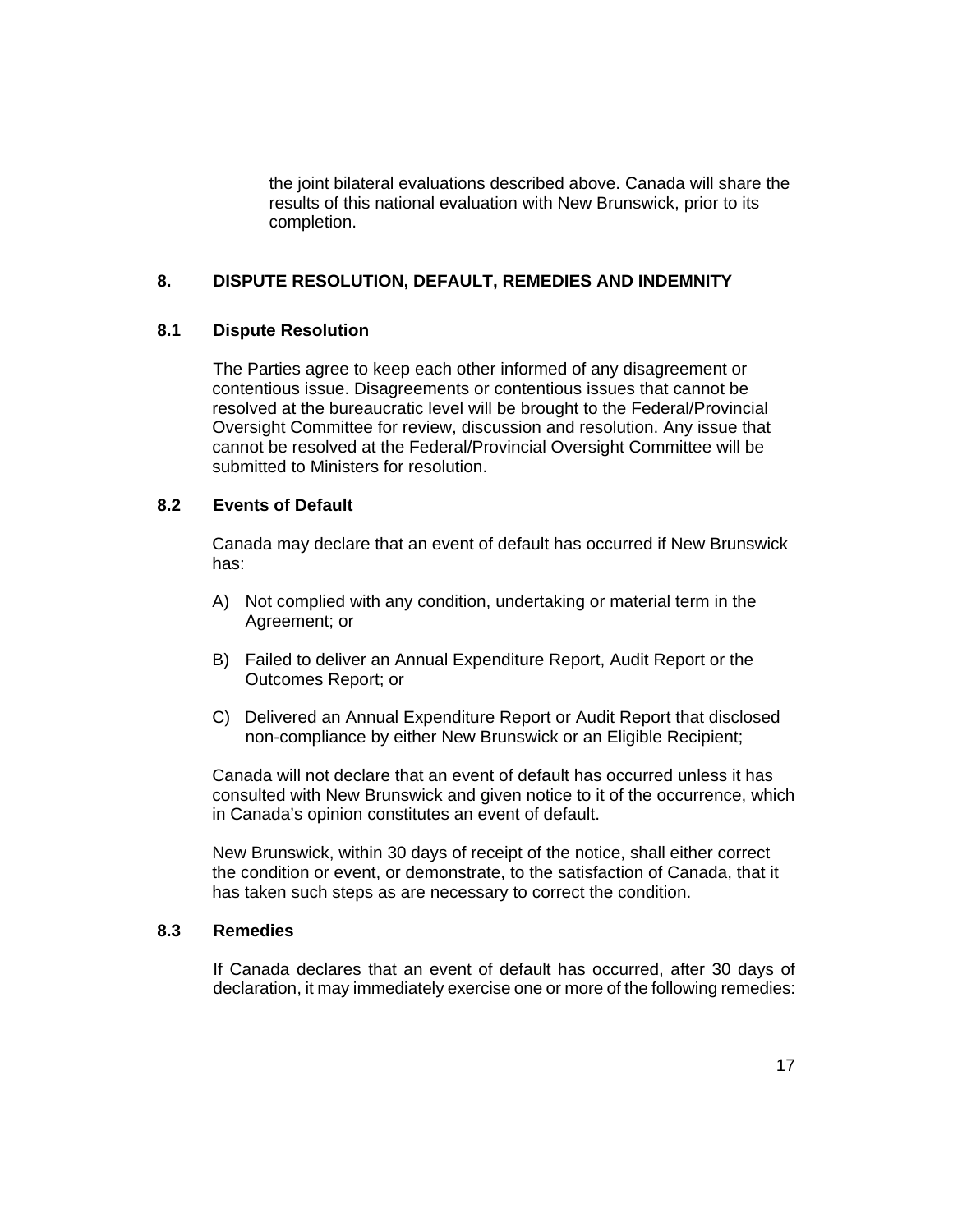- i) In the case of a default under subsection 8.2 A) above, terminate or suspend its obligation to pay Funds. If Canada suspends payment it may pay suspended Funds if Canada is satisfied that the default has been cured;
- ii) In the case of any other default, suspend its obligation to pay Funds pending Canada's satisfaction that the default has been cured.

## **8.4 Indemnity**

New Brunswick agrees at all times to indemnify and save harmless Canada, its officers, servants, employees or agents, from and against all claims and demands, losses, costs, damages, actions, suits or other proceedings by whomsoever brought or prosecuted in any manner based upon, or occasioned by any injury to persons, damage to or loss or destruction of property, economic loss or infringement of rights caused by or arising directly or indirectly from:

- a) all Eligible Projects;
- b) the performance of this Agreement, or the breach of any term or condition of this Agreement by New Brunswick, its officers, employees and agents, or by a third party, its officers, employees or agents;
- c) the performance of a Funding Agreement, or the breach of any term or condition of a Funding Agreement by an Eligible Recipient, its officers, employees and agents, or by a third party, its officers, employees or agents;
- d) the design, construction, operation, maintenance and repair of any part of an Eligible Project; and
- e) any omission or other wilful or negligent act of New Brunswick or an Eligible Recipient or third party and their respective employees, officers, or agents;

except to the extent to which such claims and demands, losses, costs, damages, actions, suits, or other proceedings relate to the act or negligence of an officer, employee, or agent of Canada in the performance of his or her duties.

## **9 TERM OF AGREEMENT AND RENEWAL**

## **9.1 Term**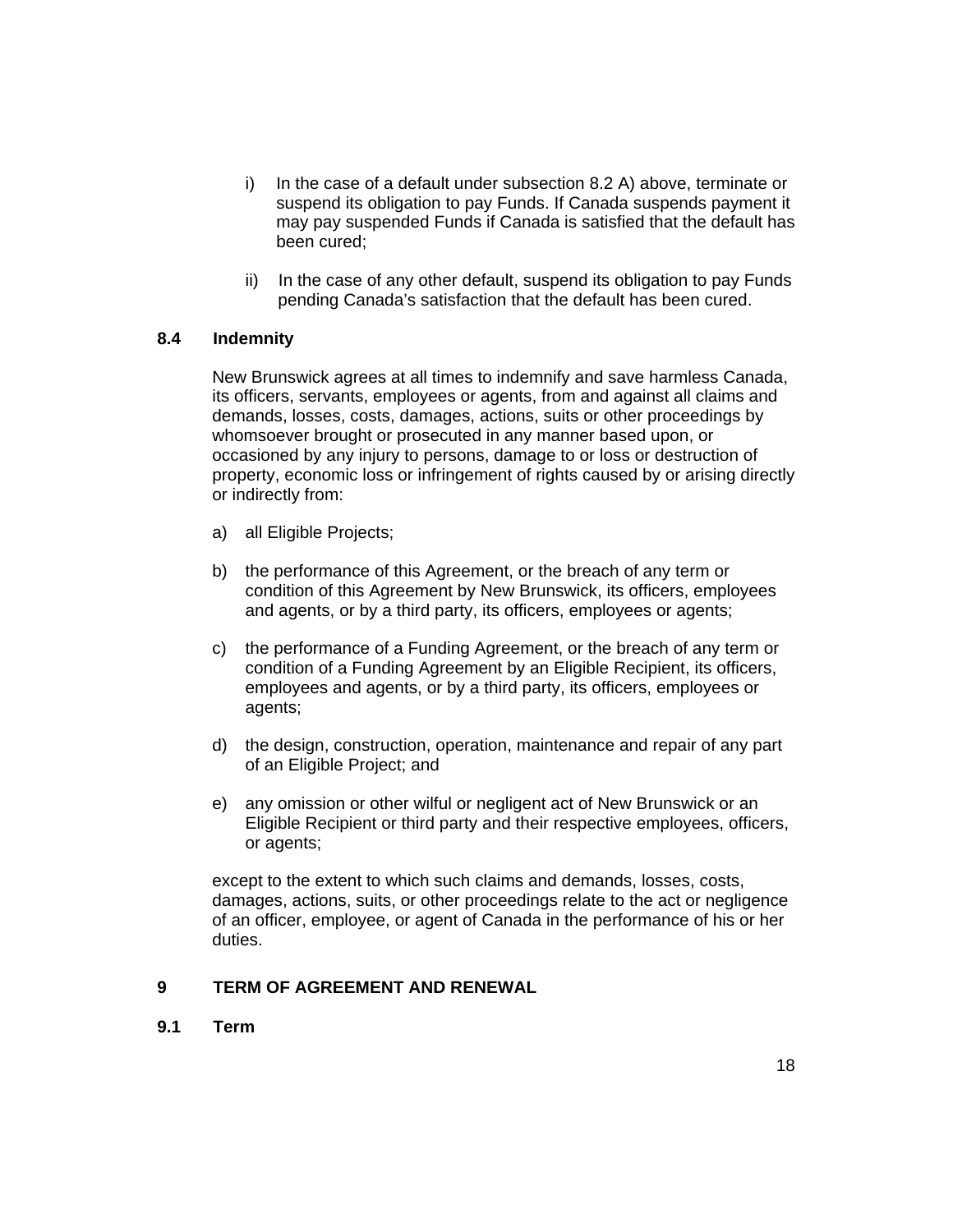This Agreement shall commence on November 24, 2005, and shall expire on March 31, 2015. Either Party may terminate this Agreement on two (2) years written notice.

#### **9.2 Review**

Following the completion of the evaluation described in Subsection 7.3.1 above, the Parties may elect to amend the Agreement, as appropriate.

### **10 COMMUNICATIONS**

The Parties hereby agree to follow the terms of the Communications Protocol set out in Schedule F hereto.

## **11 MISCELLANEOUS**

#### **11.1 Binding Obligations**

Each Party declares to the other that the signing and execution of this Agreement was duly and validly authorized, and that each has incurred a legal and valid obligation in accordance with the terms and conditions of the Agreement.

#### **11.2 Survival**

The Parties' rights and obligations set out in Sections 2, 5.4, 5.5, 6, 7, 8.3, 8.4, 10, 11.3, 11.4, 11.5 and 11.12 will survive the expiry or early termination of this Agreement.

## **11.3 Governing law**

This Agreement is governed by the laws applicable in New Brunswick.

#### **11.4 Debts Due to Canada**

Any amount owed to Canada under this Agreement will constitute a debt due to Canada, which New Brunswick will reimburse forthwith, on demand, to Canada.

#### **11.5 No Benefit**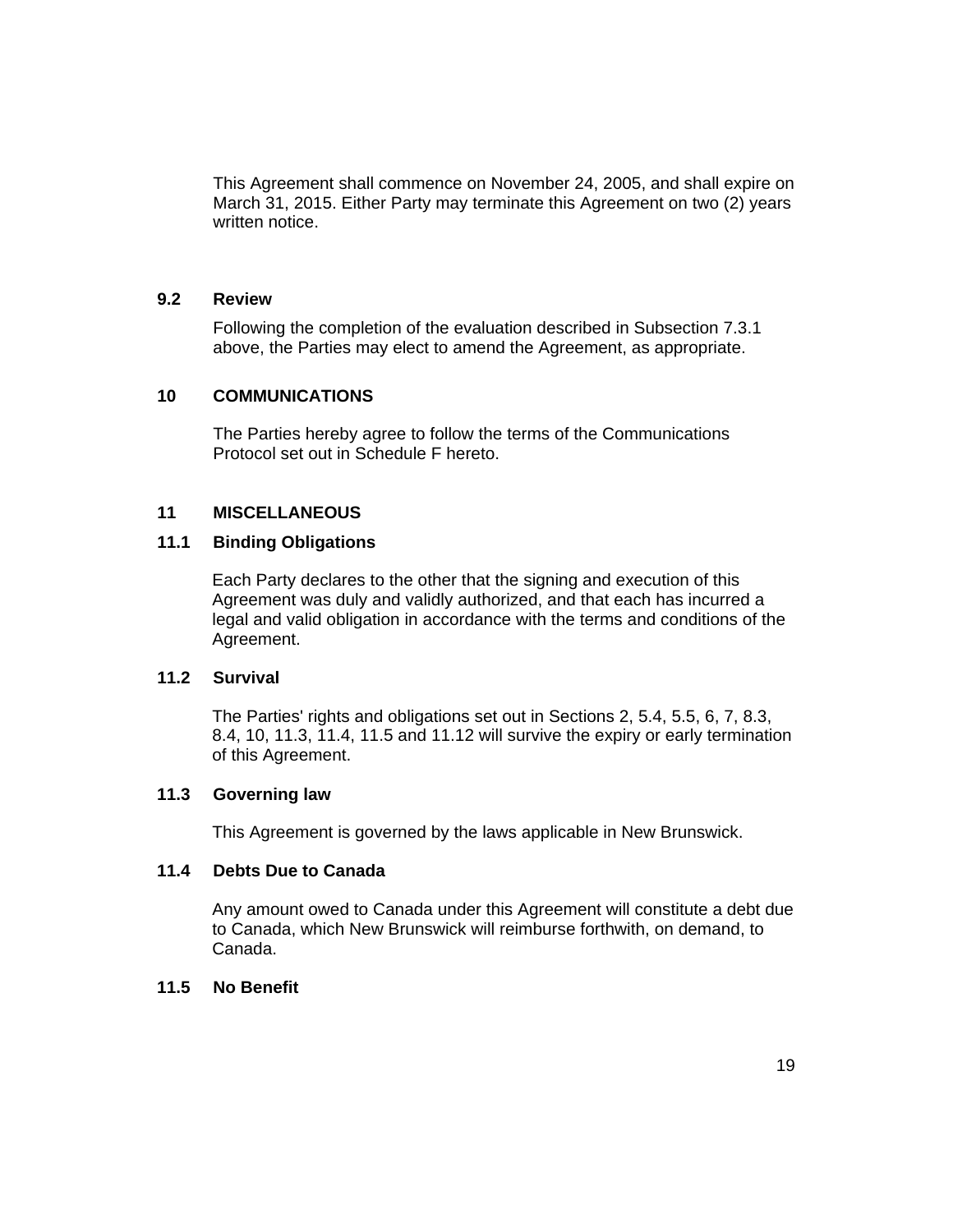No member of the House of Commons or of the Senate of Canada will be admitted to any share or part of any Contract made pursuant to this Agreement or to any benefit arising therefrom.

### **11.6 No Agency**

It is understood, recognized and agreed that no provision of this Agreement and no action by the Parties will establish or be deemed to establish a partnership, joint venture, principal-agent relationship, or employer-employee relationship in any way or for any purpose whatsoever between Canada and New Brunswick or between Canada, New Brunswick and a Third Party.

#### **11.7 No Authority to Represent**

Nothing in this Agreement is to be construed as authorizing one Party to contract for or to incur any obligation on behalf of the other or to act as agent for the other. Nothing in this Agreement is to be construed as authorizing any Recipient or any Third Party to contract for or to incur any obligation on behalf of either Party or to act as agent for either Party and New Brunswick will take reasonable steps to ensure that all Funding Agreements contain provisions to that effect.

#### **11.8 Counterpart Signature**

This Agreement may be signed in counterpart, and the signed copies will, when attached, constitute an original Agreement.

#### **11.9 Values and Ethics Code**

No person governed by the post-employment, ethics and conflict of interest guidelines of Canada will derive a direct benefit from this Agreement unless that person complies with the applicable provisions.

#### **11.10 Severability**

If for any reason a provision of this Agreement that is not a fundamental term is found to be or becomes invalid or unenforceable, in whole or in part, it will be deemed to be severable and will be deleted from this Agreement, but all the other terms and conditions of this Agreement will continue to be valid and enforceable.

## **11.11 Waiver**

A Party may waive any right under this Agreement only in writing; and any tolerance or indulgence demonstrated by that Party will not constitute waiver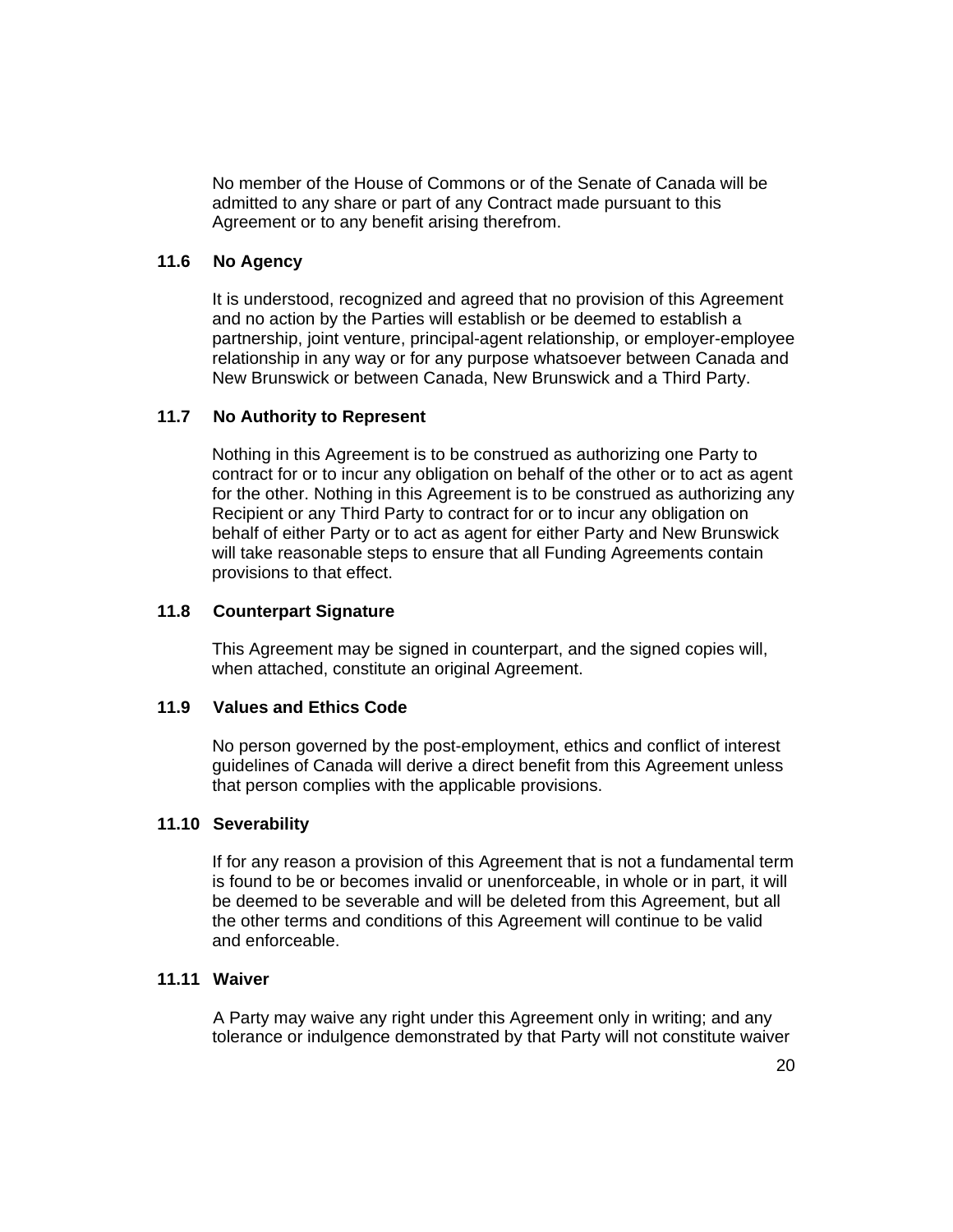of such right. Unless a waiver is executed in writing, that Party will be entitled to seek any remedy that it may have under this Agreement or under the law.

#### **11.12 Lobbyists and Agent Fees**

New Brunswick warrants that any person who lobbies or has lobbied on its behalf to obtain funding, or any benefit under this Agreement, and who is subject to the *Lobbyists Registration Act (Canada)*, is registered accordingly. Furthermore New Brunswick warrants that no remuneration based on a percentage of Canada's contribution will be paid to a lobbyist.

#### **11.13 Amendments to the Agreement**

If Canada concludes an agreement for similar purposes with any other province or territory of Canada, and that agreement taken as a whole is materially different from this Agreement, New Brunswick may ask Canada to agree to amend this Agreement so that, taken as a whole, it affords similar treatment to New Brunswick as the other agreement affords to the other province or territory.

Additionally, this Agreement may be amended from time to time on written agreement of the Ministers.

#### **11.14 Notice**

Any notice, information or document provided for under this Agreement will be effectively given if delivered or sent by letter, postage or other charges prepaid, or by facsimile or email. Any notice that is delivered will have been received on delivery; and any notice mailed will be deemed to have been received eight (8) calendar days after being mailed.

#### **Any notice to Canada must be sent to :**

Assistant Deputy Minister, Cities and Communities Infrastructure Canada 90 Sparks Street Ottawa (Ontario) K1P 5B4

Facsimile: 613-952-4978 Email: [laroche.yazmine@infrastructure.gc.ca](mailto:laroche.yazmine@infrastructure.gc.ca)

**Any notice to New Brunswick will be addressed to:**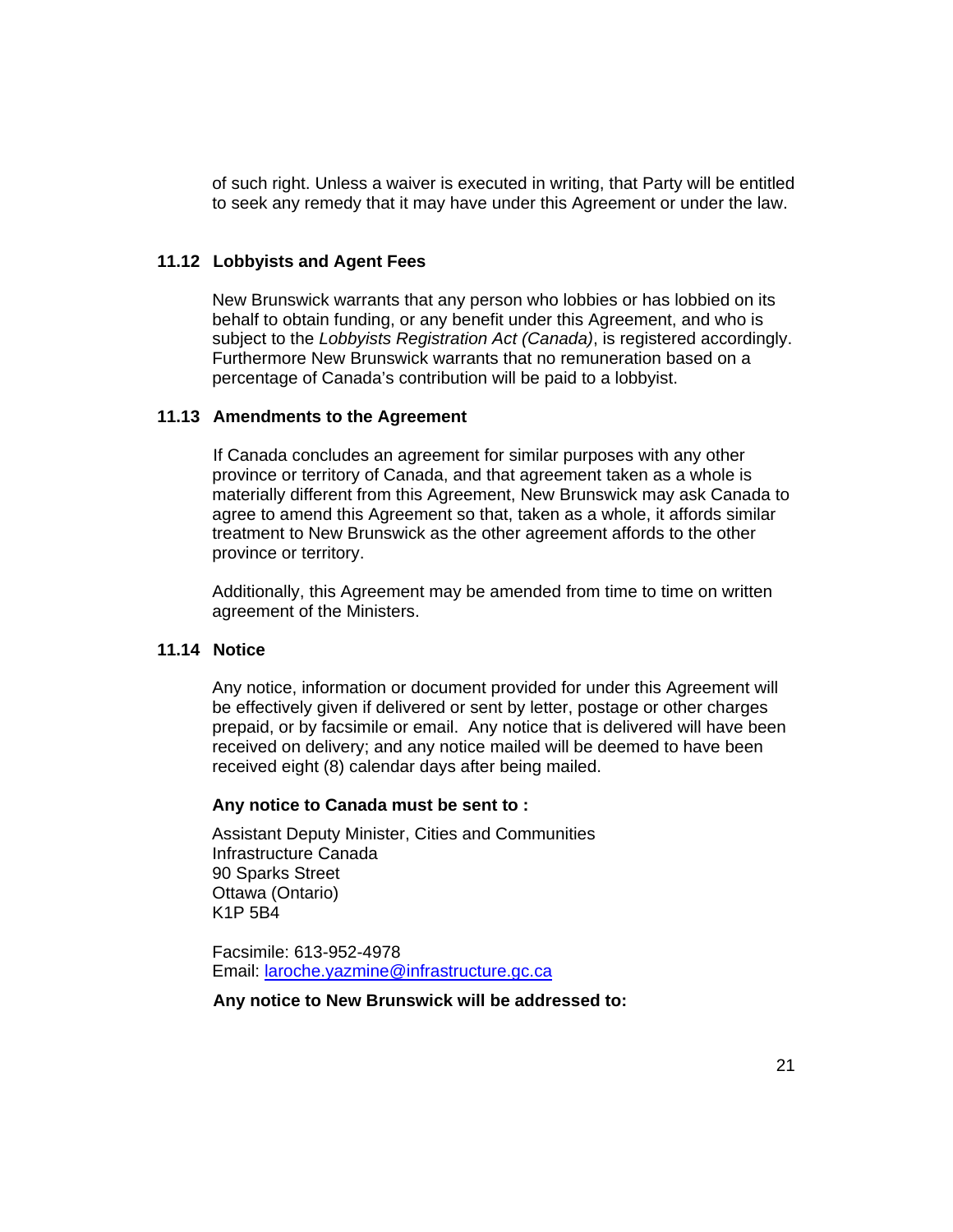Assistant Deputy Minister, Local Government and Community Relations Department of Environment and Local Government Marysville Place P. O. Box 6000 Fredericton, NB E3B 5H1 Facsimile: 506-457-4933

 Each Party may change the address and titles that it has stipulated by notifying in writing the other party of the new address.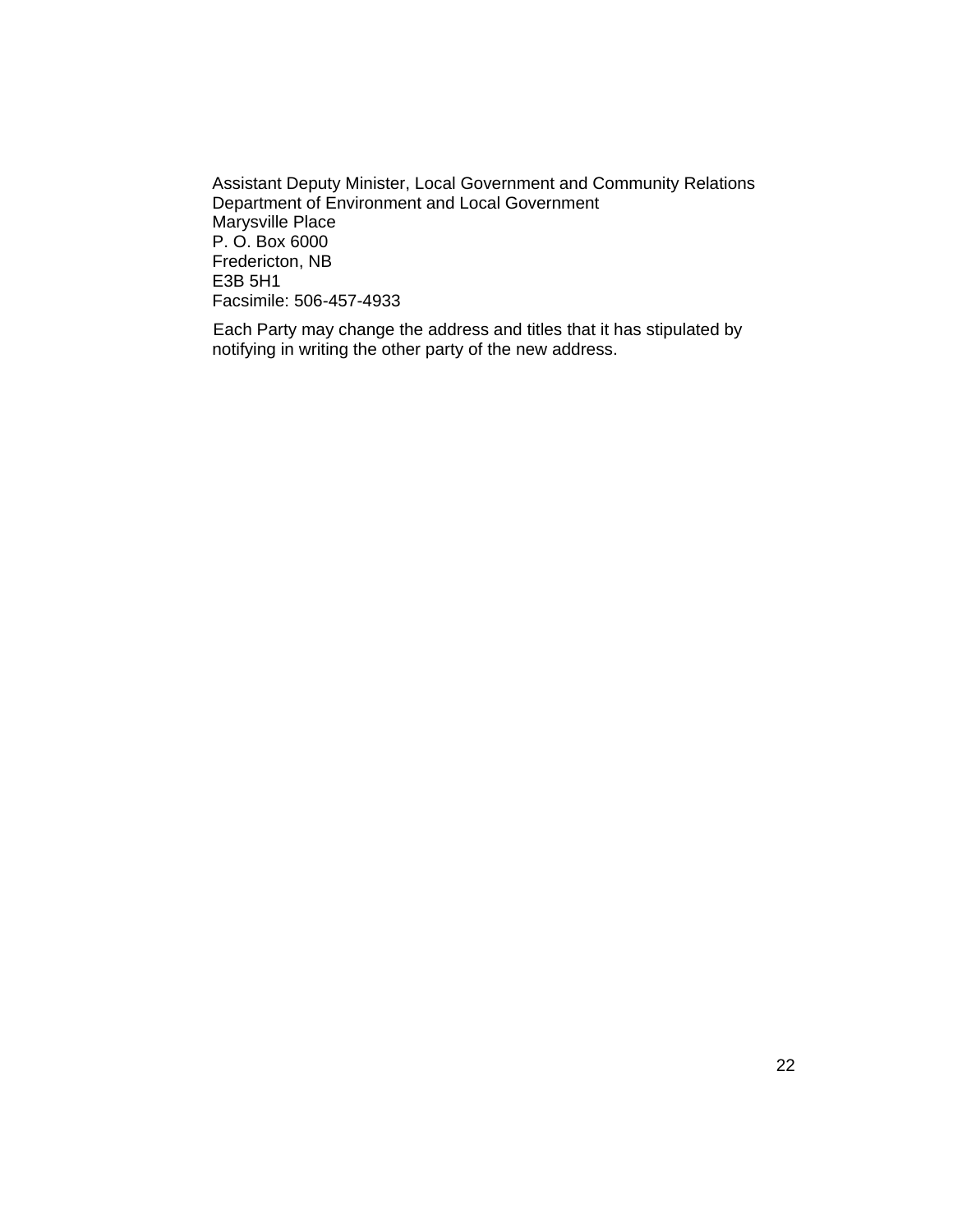#### **SIGNATURES**

This Agreement has been executed on behalf of Canada by the Minister of State (Infrastructure and Communities), and on behalf of New Brunswick by the Minister responsible for the Regional Development Corporation and the Minister of Environment and Local Government.

GOVERNMENT OF CANADA Original signed by:

GOVERNMENT OF NEW BRUNSWICK Original signed by:

Minister of State (Infrastructure and **Communities** 

Minister responsible for the Regional Development Corporation

Minister of Environment and Local Government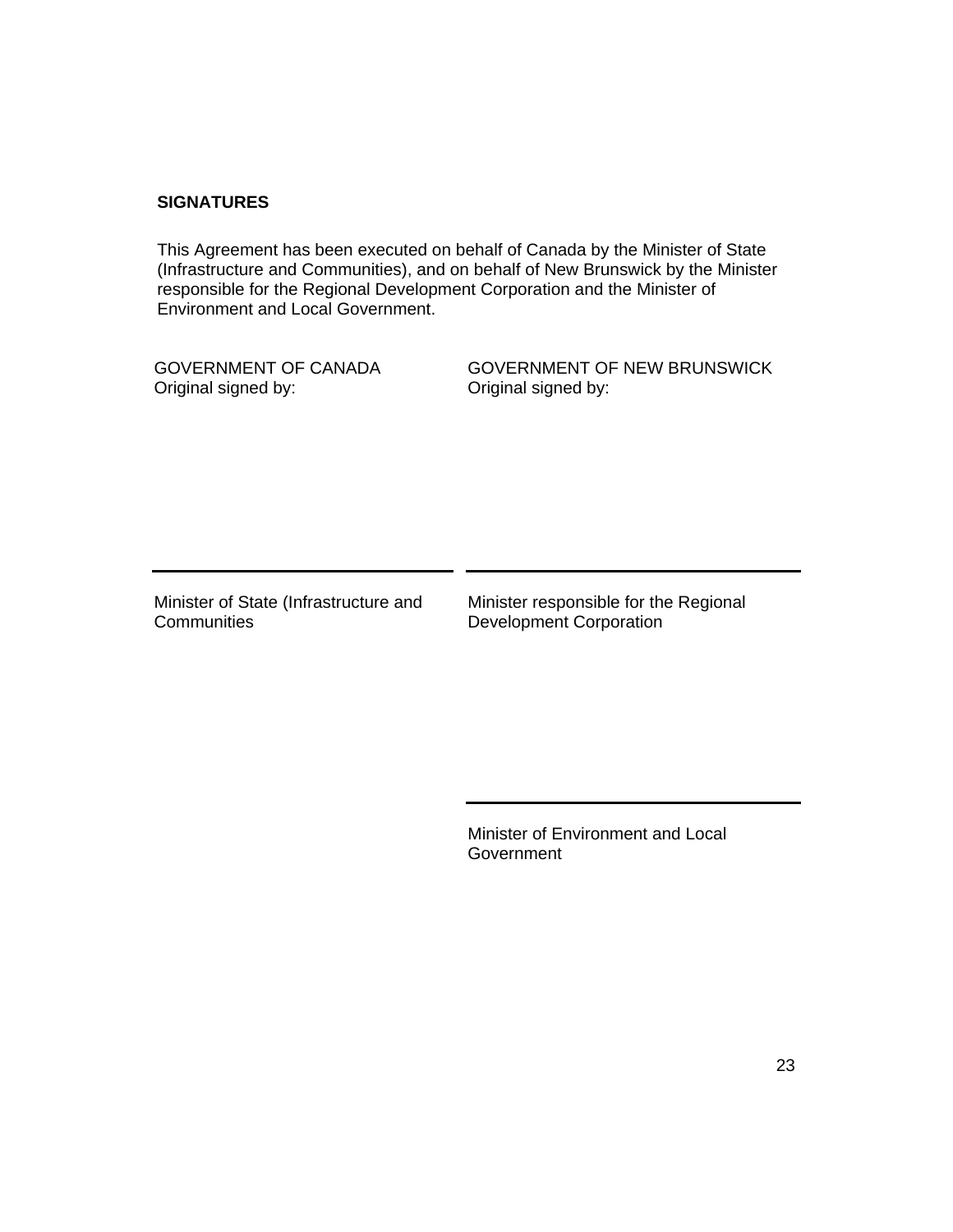## **SCHEDULE A – Eligible Project Categories**

#### **1) ESMI Projects include the following:**

- a) Public transit:
	- i) Rapid Transit: tangible capital assets and rolling stock (includes light rail, heavy rail additions, subways, ferries, transit stations, park and ride facilities, grade-separated bus lanes and rail lines);
	- ii) Public transportation vehicles such as transit buses/vans, bus rolling stock, transit bus stations;
	- iii) Intelligent Transport System (ITS) and Transit Priority Capital Investments;
	- iv) ITS technologies to improve transit priority signalling, passenger and traffic information, and transit operations;
	- v) Capital investments, such as transit queue-jumpers and High Occupancy Vehicle (HOV) lanes.
- b) Water:

Drinking water supply; drinking water purification and treatment systems; drinking water distribution systems; water metering systems.

c) Wastewater:

Wastewater systems including sanitary and combined sewer systems; and separate storm water systems.

d) Solid waste:

Waste diversion; material recovery facilities; organics management; collection depots; waste disposal landfills; thermal treatment and landfill gas recuperation.

- e) Community Energy Systems:
	- i) Cogeneration or combined heat and power projects (where heat and power are produced through a single process);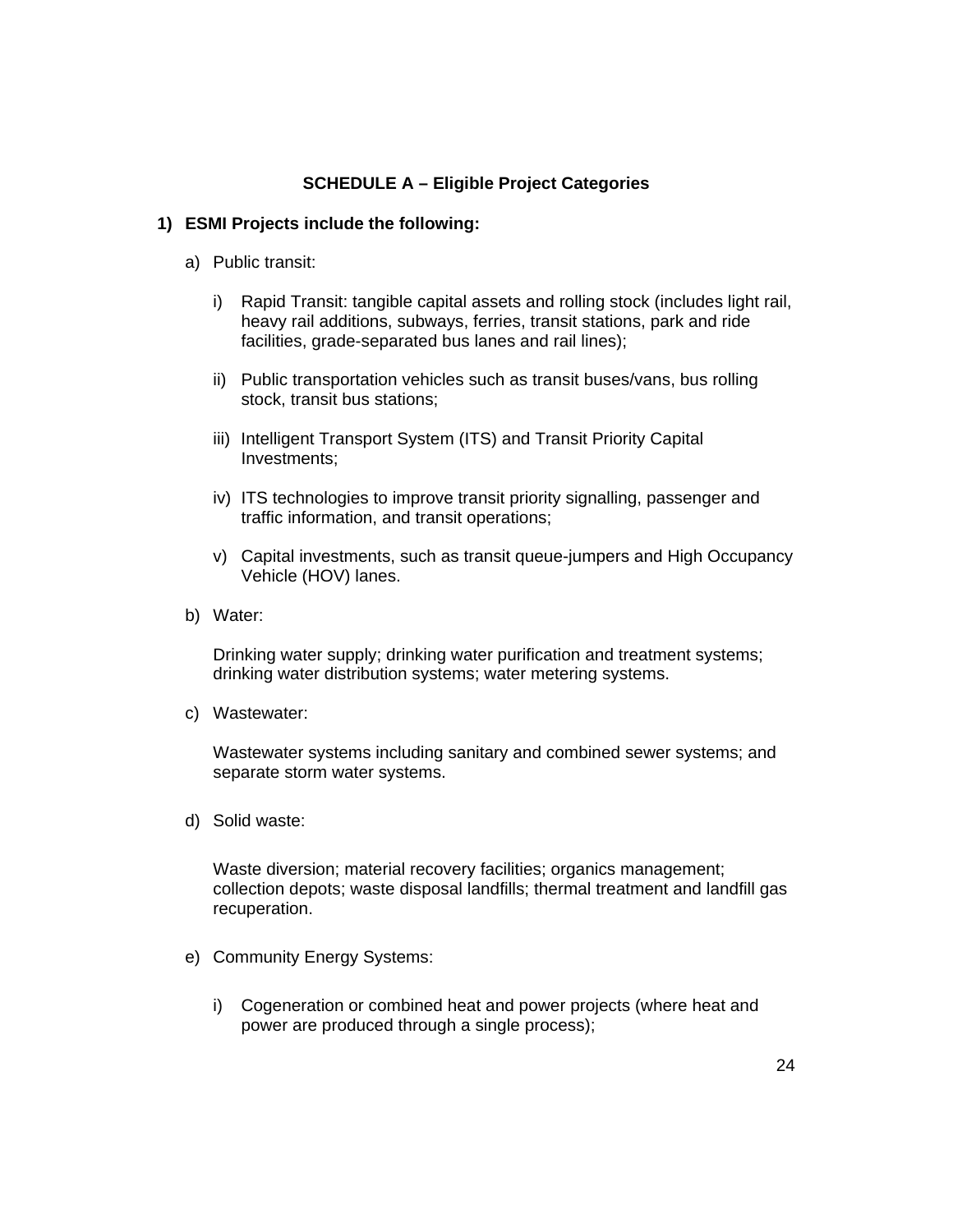- ii) District heating and cooling projects where heat (or cooling) is distributed to more than one building.
- f) Active transportation infrastructure (e.g. bike lanes), local roads, and bridges for New Brunswick that enhance sustainability outcomes.

## **2) Capacity Building includes the following activities:**

- i) Collaboration: building partnerships and strategic alliances; participation; and consultation and outreach;
- ii) Knowledge: use of new technology; research; and monitoring, training, risk management, best practices and evaluation;
- iii) Integration: planning, policy development and implementation (e.g., environmental management systems, life cycle assessment).
- iv) Water resource management.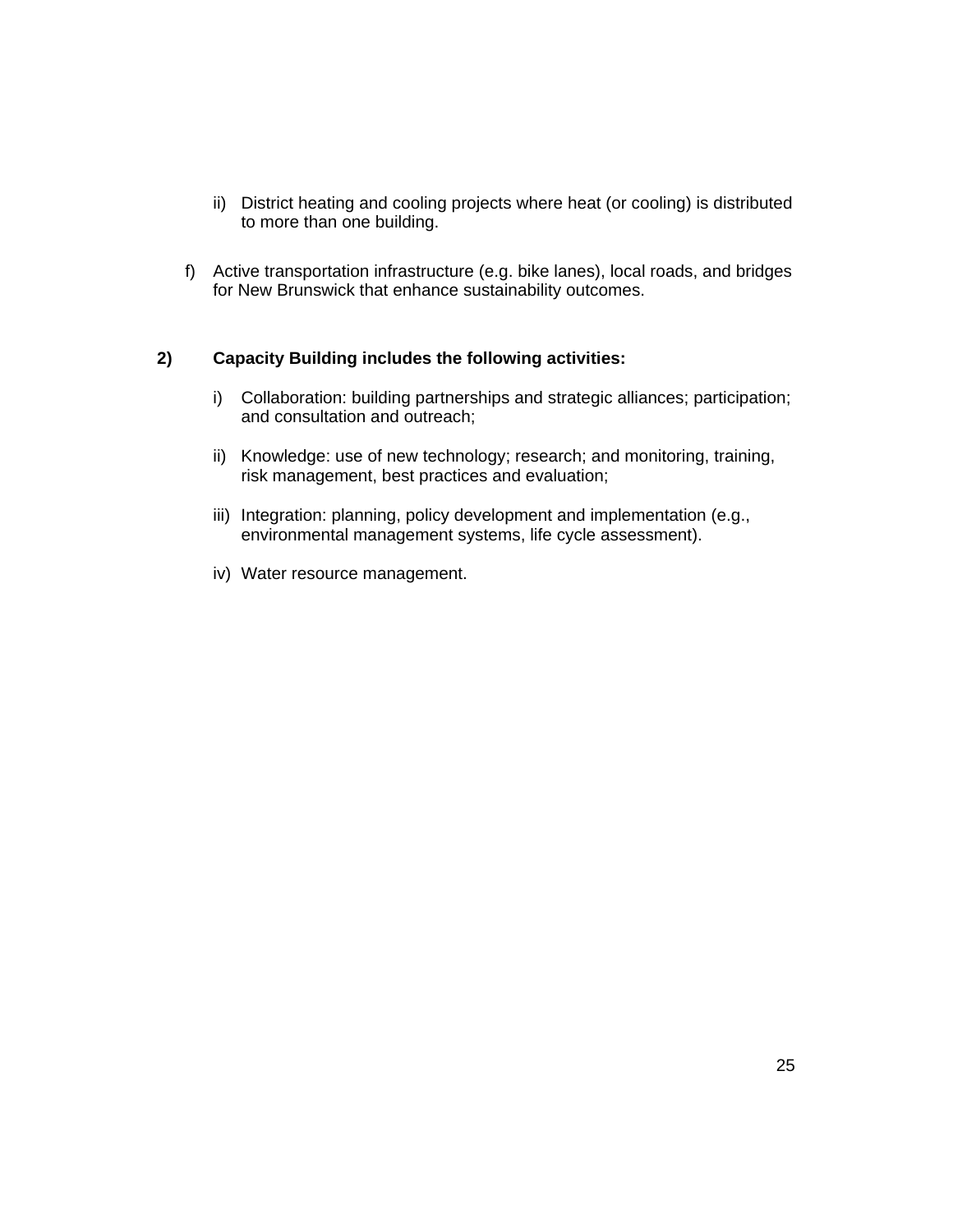## **SCHEDULE B - Eligible Costs**

#### **Eligible Costs**

#### 1 Project Costs

Eligible costs, as specified in each contribution agreement, will be all direct costs which are, in Canada's opinion, properly and reasonably incurred and paid by an Eligible Recipient under a contract for goods and services necessary for the implementation of an Eligible Project. Eligible costs may include only the following:

- a) the capital costs of acquiring, constructing or renovating a tangible capital asset and any debt financing charges related thereto except for buildings acquired with the purchase of land;
- b) reasonable fees paid to professionals, technical personnel, consultants and contractors specifically engaged to undertake the surveying, design, engineering, manufacturing or construction of a project infrastructure asset and related facilities and structures;
- c) the costs of environmental assessments, monitoring, and follow-up programs as required by the *Canadian Environmental Assessment Act*; or a provincial/ territorial equivalent; and
- d) the costs related to strengthening the ability of New Brunswick Communities to develop Integrated Community Sustainability Plans.

#### 1.1 Employee and Equipment Costs

In the case of Eligible Recipients that are remote New Brunswick Communities, as determined by the Federal/Provincial Oversight Committee, the out-of-pocket costs (not overhead) related to employees or equipment may be included in its eligible costs under the following conditions.

- a) the Eligible Recipient has determined that it is not economically feasible to tender a contract;
- b) employees or equipment are employed directly in respect of the work that would have been the subject of the contract; and
- c) the arrangement is approved in advance and in writing by New Brunswick.

#### 1.2 Administration costs

That portion of funds representing interest earned may be used to pay for administration costs.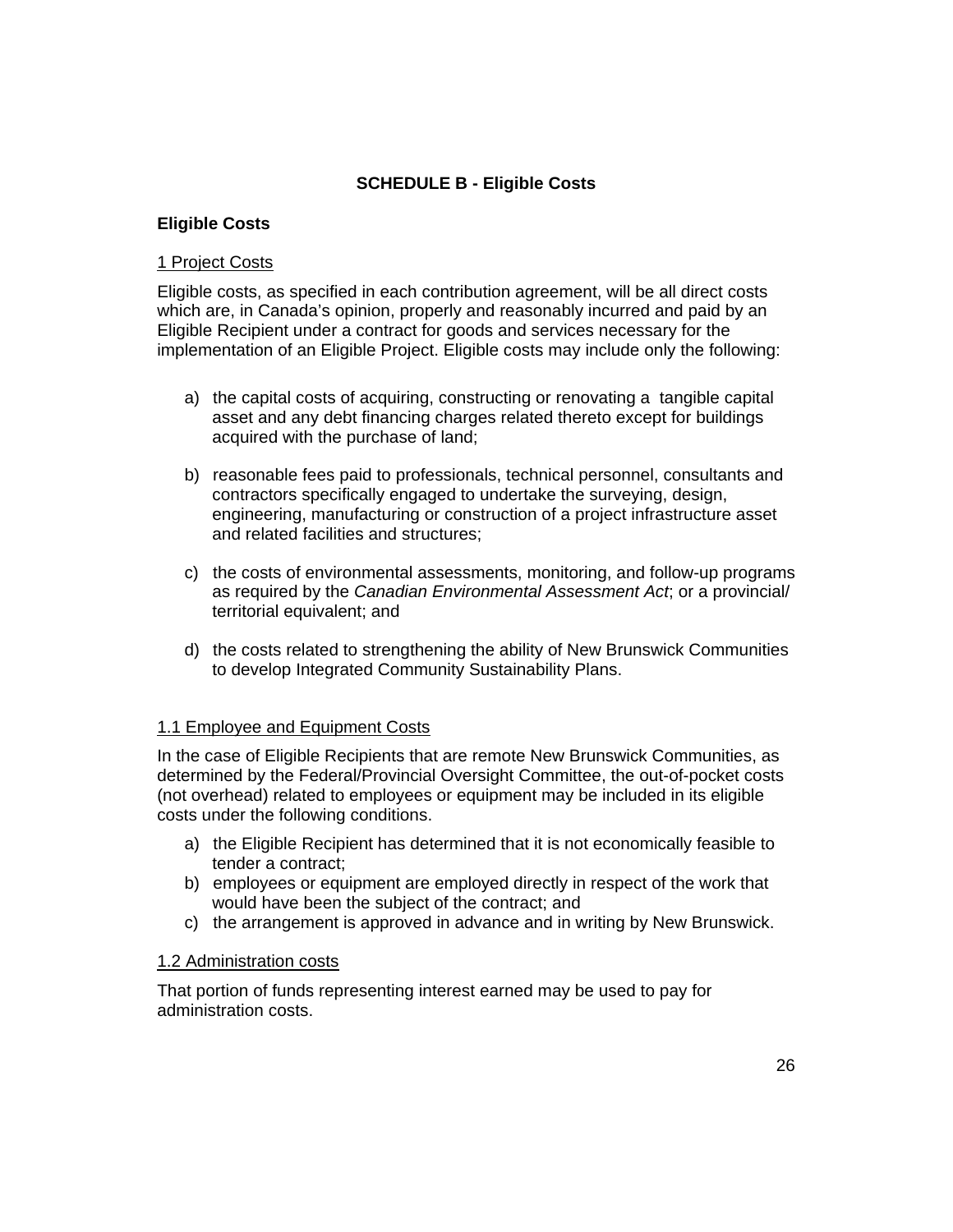## **Ineligible Costs**

Costs related to the following items are ineligible costs:

- a) Eligible Project costs incurred before April 1, 2005;
- b) services or works that, in the opinion of New Brunswick, are normally provided by the Eligible Recipient or a related party;
- c) salaries and other employment benefits of any regular employees of the community applicant except as indicated in section 1.1;
- d) a Eligible Recipient's overhead costs, its direct or indirect operating or administrative costs, and more specifically its costs related to planning, engineering, architecture, supervision, management and other activities normally carried out by its applicant's staff;
- e) costs of feasibility and planning studies for individual Eligible Projects except for capacity building projects;
- f) taxes for which the Eligible Recipient is eligible for a tax rebate and all other costs eligible for rebates;
- g) costs of land or any interest therein, and related costs;
- h) cost of leasing of equipment by the New Brunswick Community except as indicated in section 1.1 above;
- i) routine repair and maintenance costs;
- j) legal fees;
- k) administrative costs incurred as a result of implementing this Agreement, subject to 1.2 above; and
- l) audit and evaluation costs.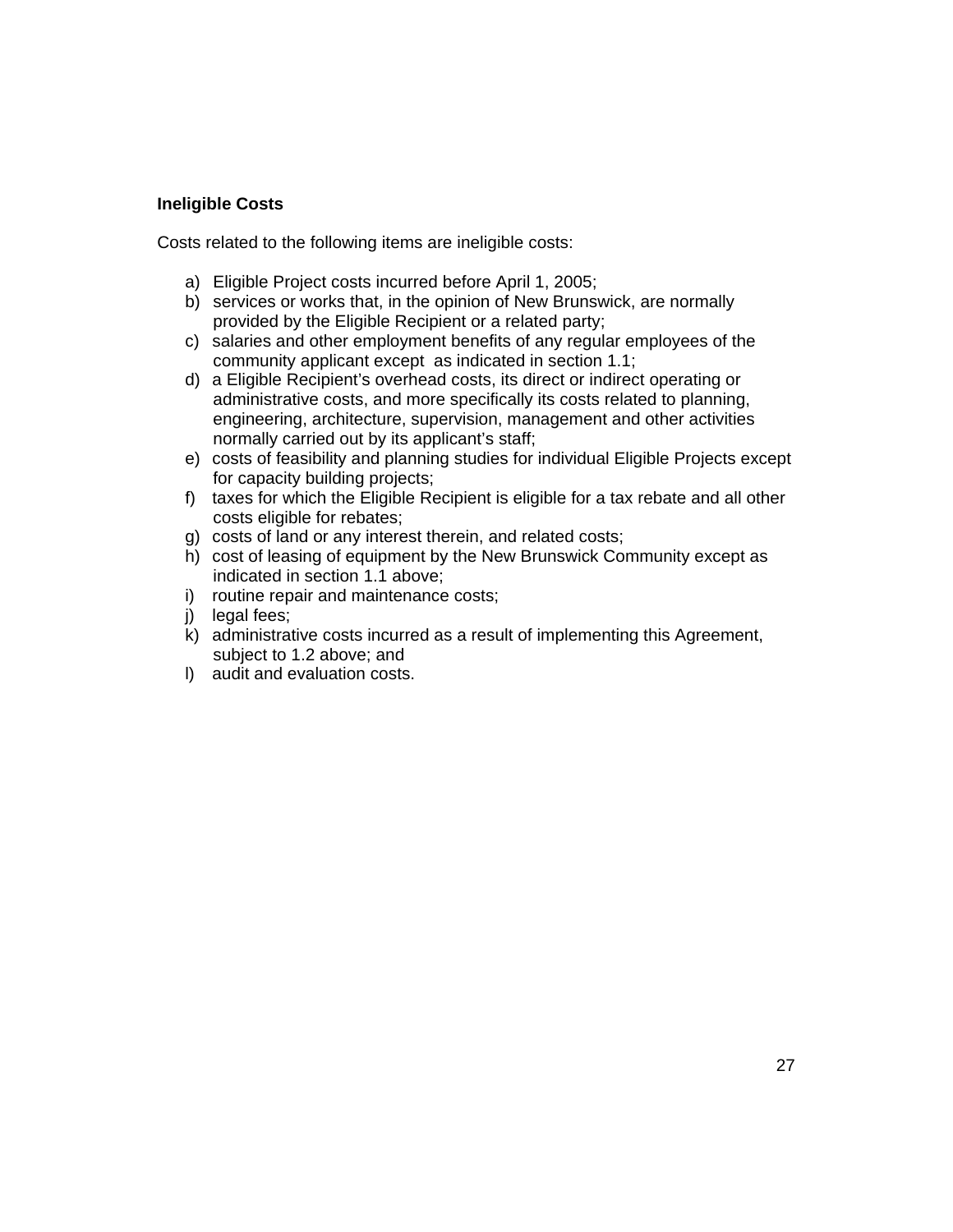## **SCHEDULE C - Eligible Recipient Requirements**

#### **A. Incorporated Areas Eligible Recipients shall:**

- 1. complete, prior to the fifth year of this Agreement, an annual Capital Investment Plan;
- 2. ensure that over the period of April 1, 2005, to March 31, 2010, Incorporated Area capital spending on Municipal Infrastructure will not fall below its Base Amount. The methodology for calculating the Base Amount will be developed by the Oversight Committee.
- 3. be required to develop an Integrated Community Sustainability Plan, either by itself or as part of some higher level of agglomeration.
- 4. ensure that the Funds will result in net incremental capital spending on Municipal Infrastructure.
- 5. permit Canada reasonable access to all records relating to all Eligible Projects that have received Funds.
- 6. be responsible for the complete, diligent and timely implementation and completion of the Eligible Project.
- 7. acknowledge that New Brunswick may hold back Funds if the Eligible Recipient is in default under the Funding Agreement.
- 8. comply, as necessary, with the communications protocol set out in Schedule F.
- 9. comply with all federally and provincially legislated environmental assessment requirements and agree that no funds will be committed to an Eligible Project until all required environmental assessment requirements have been satisfied.
- 10. implement all mitigation measures identified in any environmental assessment of the Eligible Project.
- 11. if Funds are paid by New Brunswick to the Eligible Recipient in advance of the Eligible Recipient incurring and paying Eligible Costs, invest such Funds in accordance with the *Municipalities Act*. Further, if such advanced funds are not paid by the Eligible Recipient, in respect of Eligible Costs, within one year of the advance payment, New Brunswick shall withhold further payment of Funds to the Eligible Recipient.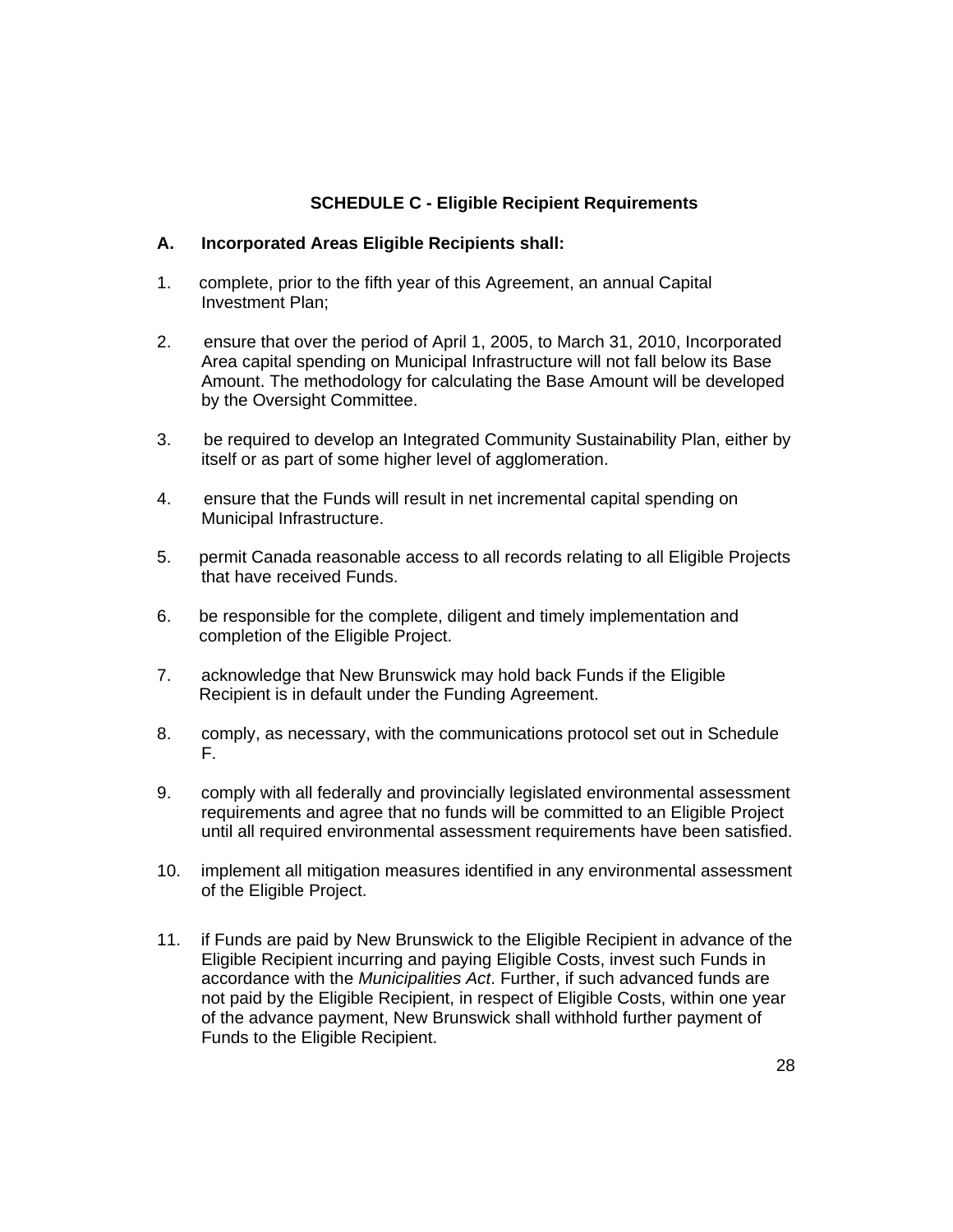- 12. (a) Retain title to, and ownership of, the Municipal Infrastructure resulting from the Eligible Project for at least ten (10) years after Project completion;
	- (b) if, at any time within ten (10) years from the date of completion of the Eligible Project, the Eligible Recipient sells, leases, encumbers or otherwise disposes of, directly or indirectly, any asset constructed, rehabilitated or improved, in whole or in part, with funds contributed by Canada under the terms of this Agreement, other than to Canada, New Brunswick, an Incorporated Municipality, or a Crown corporation of New Brunswick that is the latter's agent for the purpose of implementing this agreement, the Eligible Recipient shall repay New Brunswick on demand, a proportionate amount of the funds contributed by Canada, as follows:

| Where Eligible Project asset is sold, leased,<br>encumbered or disposed of: | Repayment of contribution<br>(in current dollars) |
|-----------------------------------------------------------------------------|---------------------------------------------------|
| Within 2 Years after Eligible Project completion                            | 100%                                              |
| Between 2 and 5 Years after Eligible Project<br>completion                  | .55%                                              |
| Between 5 and 10 Years after Eligible Project<br>completion                 | 10%                                               |

- 13. a) award and manage all contracts for the supply of services and/or material to the Eligible Project ("Contracts") in accordance with the Eligible Recipient's relevant policies and procedures, a copy of which will be provided to New Brunswick in advance of New Brunswick making any payments to the Eligible Recipient; and
	- b) award Contracts in a manner that is transparent, competitive and consistent with value for money principles.
- 14. indemnify and save harmless Canada and New Brunswick, their officers, servants, employees or agents from and against all claims and demands, losses, costs, damages, actions, suits or other proceedings by whomsoever brought or prosecuted in any manner based upon, or occasioned by any injury to persons, damage to or loss or destruction of property, economic loss or infringement of rights caused by or arising directly or indirectly from:
	- i) all Eligible Projects;
	- ii) the performance of this Agreement, or the breach of any term or condition of this Agreement by the Parties, its officers, employees and agents, or by a third party and any of its officer, employees,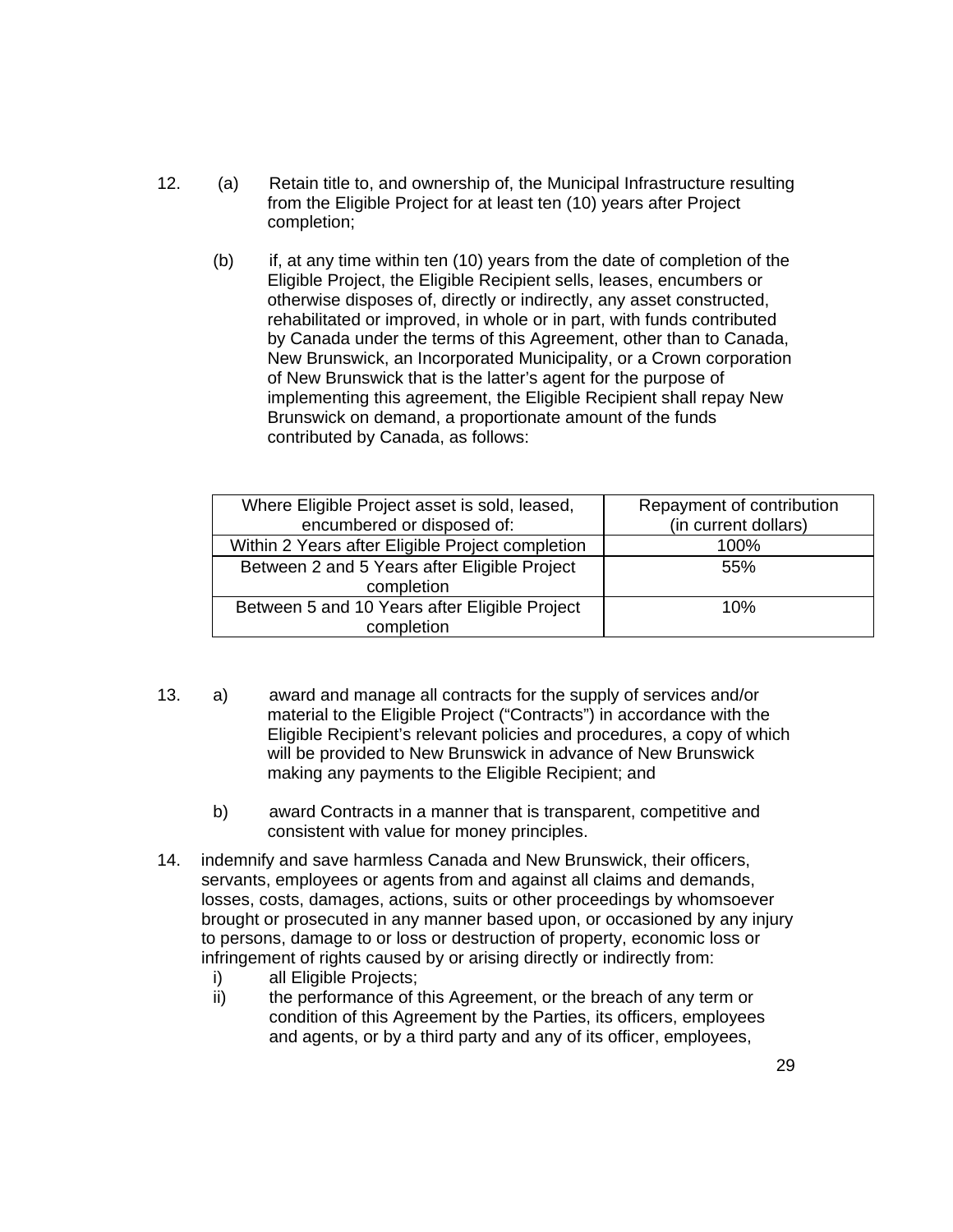servants or agents;

- iii) the performance of a Funding Agreement or the breach of any term or condition of the Funding Agreement by the Parties, its officers, employees and agents, or by a third party and any of its officer, employees, servants or agents;
- iv) the design, construction, operation, maintenance and repair of any part of an Eligible Project; and
- v) any omission or other wilful or negligent act of the Parties or Eligible Recipient or third party and their respective employees, officers, servants or agents.

#### **B. New Brunswick as an Eligible Recipient on behalf of Unincorporated Area populations shall:**

- 1. make public, within six months of this Agreement, for Unincorporated Areas, a five-year Capital Investment Plan. This Plan will provide details of how gas tax funding will be spent. New Brunswick will also make public an updated Plan at the end of each Fiscal Year;
- 2. over the life of the Agreement, develop an Integrated Community Sustainability Plan for the Unincorporated Areas.
- 3. ensure that the Funds will result in net incremental capital spending on Municipal Infrastructure and provincial spending in Unincorporated Areas.
- 4. permit Canada reasonable access to all records relating to all Eligible Projects that have received Funds.
- 5. be responsible for the complete, diligent and timely implementation and completion of the Eligible Project.
- 6. comply with all legislated environmental assessment requirements and agree that no funds will be committed to an Eligible Project until all required environmental assessment requirements have been satisfied.
- 7. implement all mitigation measures identified in any environmental assessment of the Eligible Project.
- 8. commit, before 2010, all funding to Eligible Costs.
- 9. (a) retain title to, and ownership of, the Municipal Infrastructure resulting from the Eligible Project for at least ten (10) years after Project completion.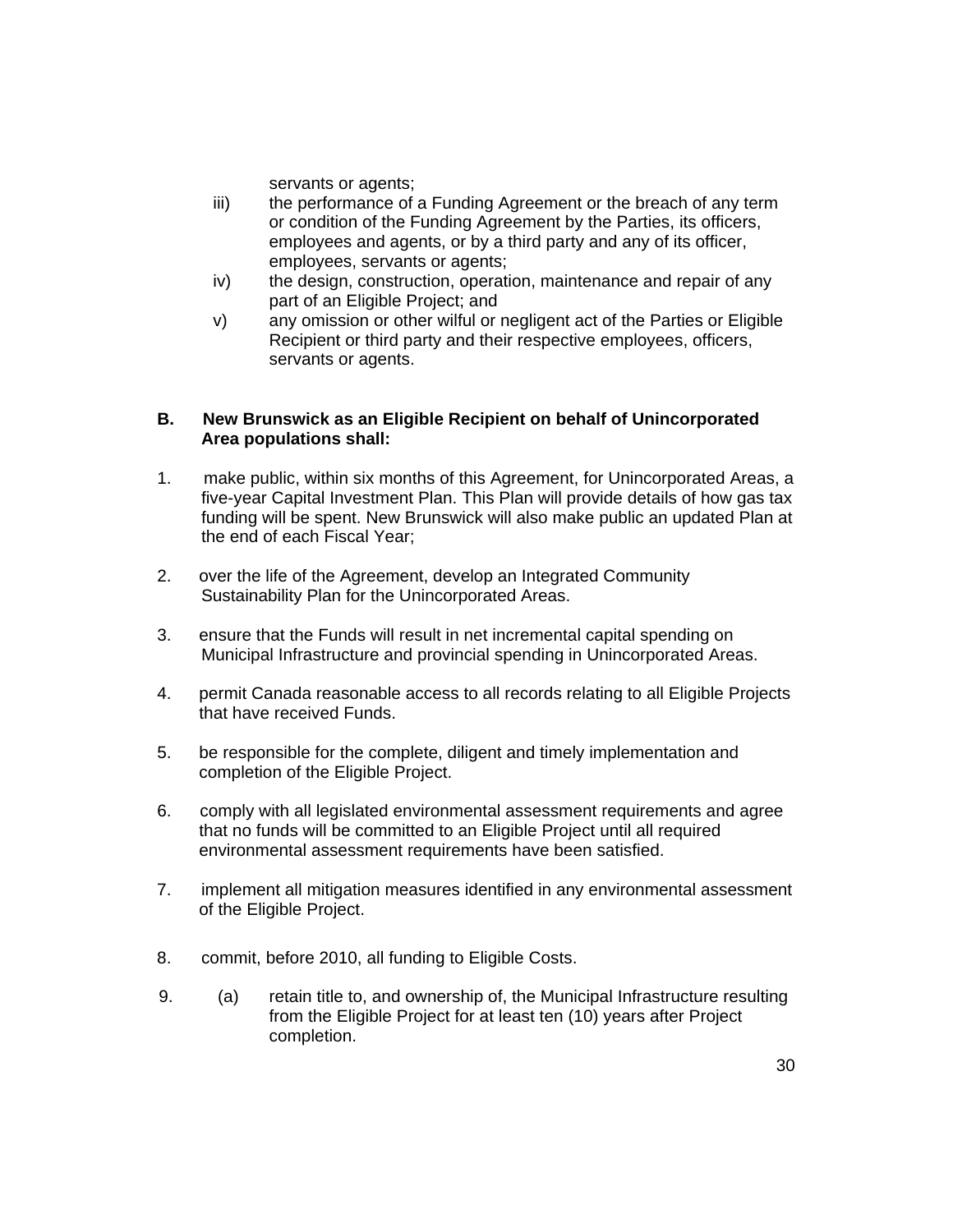(b) if, at any time within ten (10) years from the date of completion of the Eligible Project, the Eligible Recipient sells, leases, encumbers or otherwise disposes of, directly or indirectly, any asset constructed, rehabilitated or improved, in whole or in part, with funds contributed by Canada under the terms of this Agreement, other than to Canada, an Incorporated Area, or a Crown corporation of New Brunswick that is the latter's agent for the purpose of implementing this agreement, the Eligible Recipient shall repay Canada on demand (as per section 5.5 of this Agreement), a proportionate amount of the funds contributed by Canada, as follows:

| Where Eligible Project asset is sold, leased,    | Repayment of contribution |  |
|--------------------------------------------------|---------------------------|--|
| encumbered or disposed of:                       | (in current dollars)      |  |
| Within 2 Years after Eligible Project completion | 100%                      |  |
| Between 2 and 5 Years after Eligible Project     | 55%                       |  |
| completion                                       |                           |  |
| Between 5 and 10 Years after Eligible Project    | 10%                       |  |
| completion                                       |                           |  |

- 10. a) award and manage all contracts for the supply of services and/or material to the Eligible Project ("Contracts") in accordance with the Eligible Recipient's relevant policies and procedures, a copy of which will be provided to Canada in advance of Canada making any payments to the Eligible Recipient; and
	- b) award Contracts in a manner that is transparent, competitive and consistent with value for money principles.

The Eligible Recipient acknowledges that it may use Funds to pay up to 100% of Eligible Costs of an Eligible Project provided that to the extent it is receiving money under an Infrastructure Program in respect of an Eligible Project to which the Eligible Recipient wishes to apply Funds, the maximum federal contribution limitation set out in any Infrastructure Program contribution agreement made in respect of that Eligible Project shall continue to apply and Funds paid to the Eligible Recipient shall be deemed to be a federal contribution under the said contribution agreement.

- 11. only regional projects reinforcing New Brunswick's commitment under clause 3.2.(h) of this Agreement be Eligible.
- 12. indemnify and save harmless Canada, their officers, servants, employees or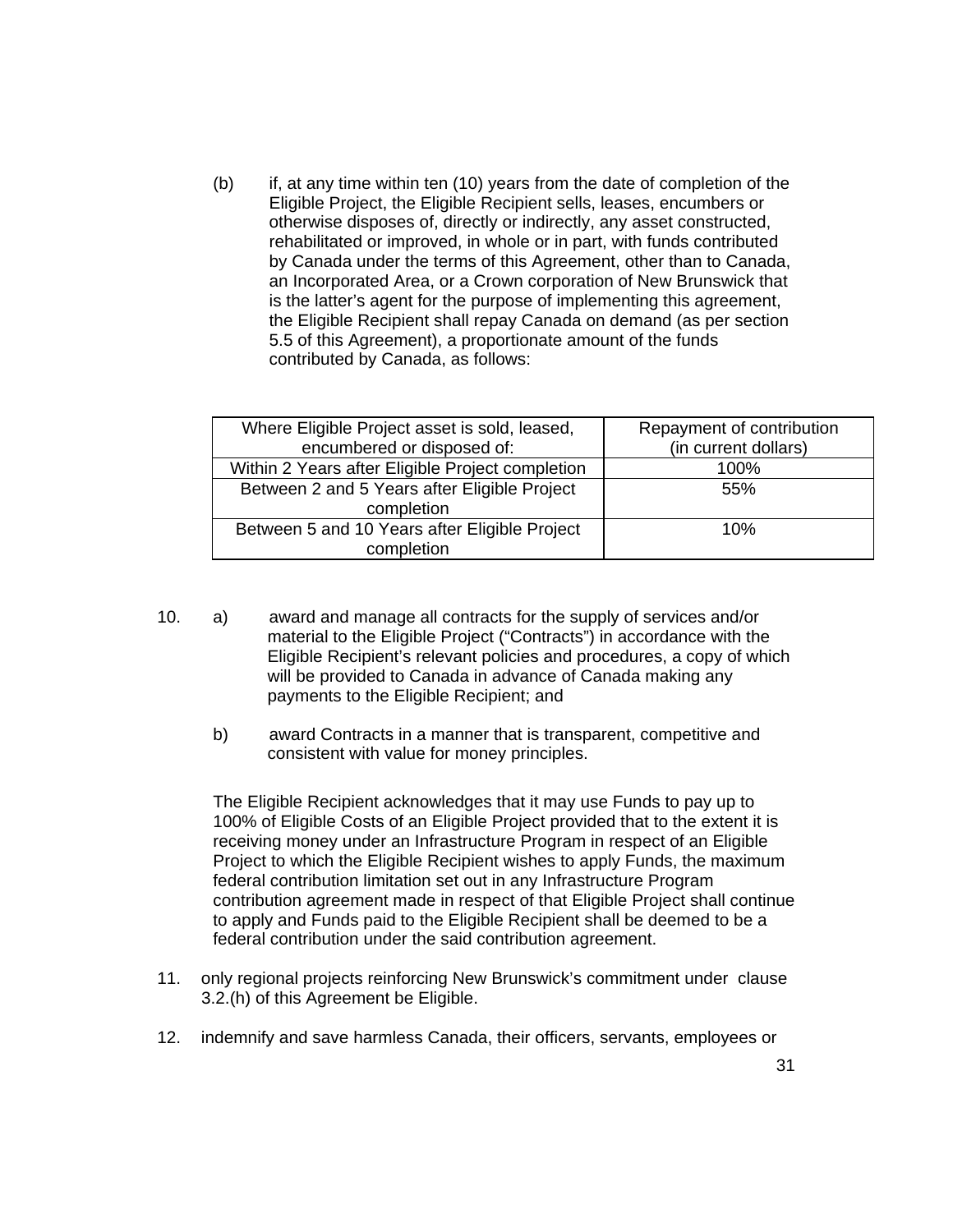agents from and against all claims and demands, losses, costs, damages, actions, suits or other proceedings by whomsoever brought or prosecuted in any manner based upon, or occasioned by any injury to persons, damage to or loss or destruction of property, economic loss or infringement of rights caused by or arising directly or indirectly from:

- v) all Eligible Projects;
- vi) the performance of this Agreement, or the breach of any term or condition of this Agreement by the Parties, its officers, employees and agents, or by a third party and any of its officer, employees, servants or agents;
- vii) the performance of a Funding Agreement or the breach of any term or condition of the Funding Agreement by the Parties, its officers, employees and agents, or by a third party and any of its officer, employees, servants or agents;
- viii) the design, construction, operation, maintenance and repair of any part of an Eligible Project; and
- v) any omission or other wilful or negligent act of the Parties or Eligible Recipient or third party and their respective employees, officers, servants or agents.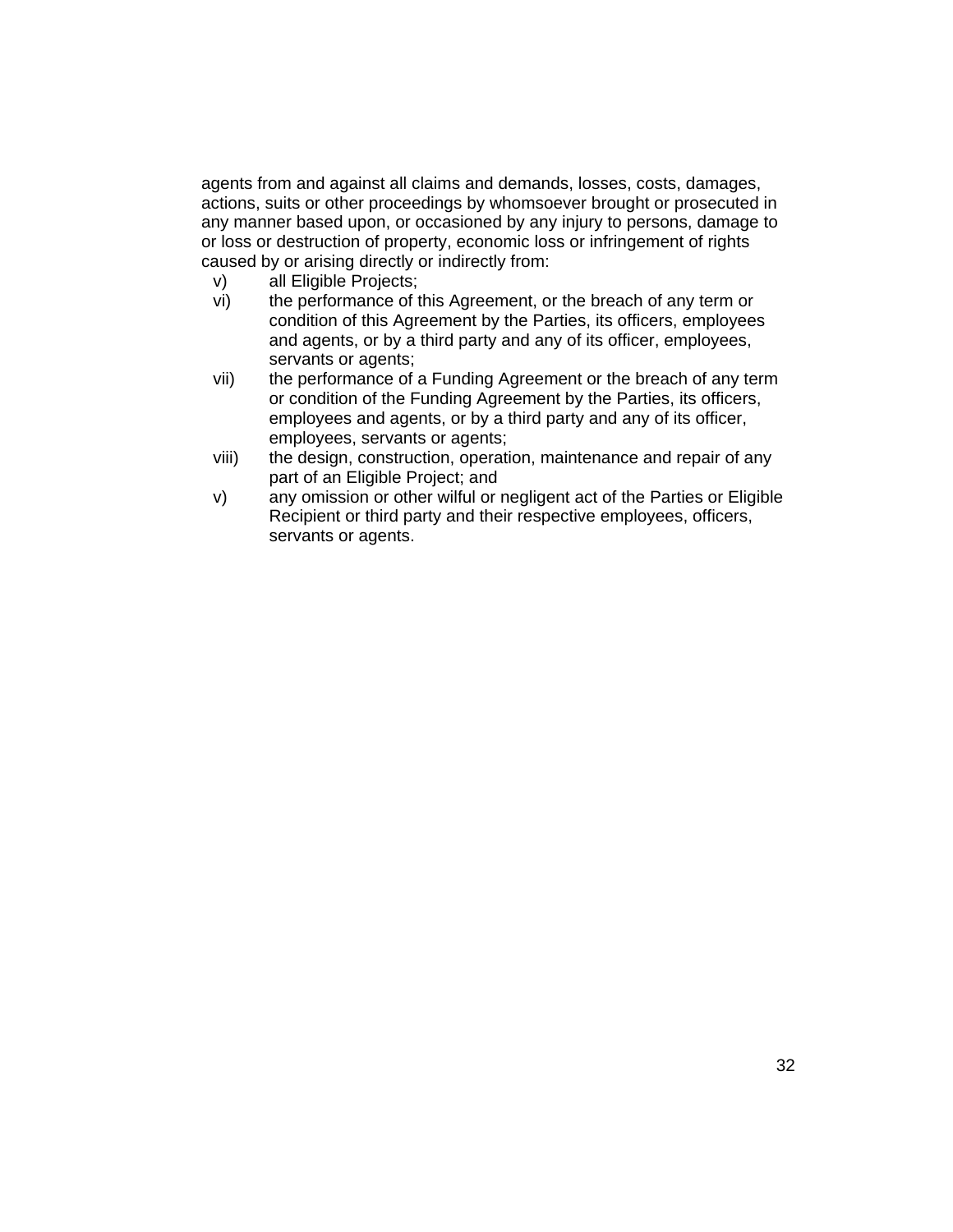## **SCHEDULE D -Reporting and Audits**

## **1. Reporting**

## **1.1 Annual Expenditure Report**

- 1.1.1 The Annual Expenditure Report will report on:
	- the amounts received from Canada under this Agreement
	- the amounts paid to Eligible Recipients
	- the amounts received from Canada for future payments to Eligible Recipients
	- amounts paid by Eligible Recipients in aggregate for Eligible **Projects**
	- amounts held at year end by Eligible Recipients in aggregate to be paid for Eligible Projects
- 1.1.2 The Annual Expenditure Report will also indicate in a narrative the progress that New Brunswick has made in meeting its commitments and contributions under this Agreement.
- 1.1.3 The Annual Expenditure Report will also include the following information:

A listing of all Eligible Projects carried out under the Capital Investment Plans that have been approved, indicating the location, investment category, amount and identity of all sources of funding, the nature of the investment and expected outcomes, as identified in Schedule E.

1.1.4 In the case of Eligible Recipients with a year-end other than March 31, and with the prior approval of New Brunswick, the Annual Report may include information in respect of Eligible Projects related to that Eligible Recipient to the year-end of that Eligible Recipient.

## **1.2 Outcomes Report**

1.2.1 The Outcomes Report will report on the cumulative investments made, including information on the degree to which these investments have actually contributed to the objectives of cleaner air, cleaner water and reduced GHG emissions.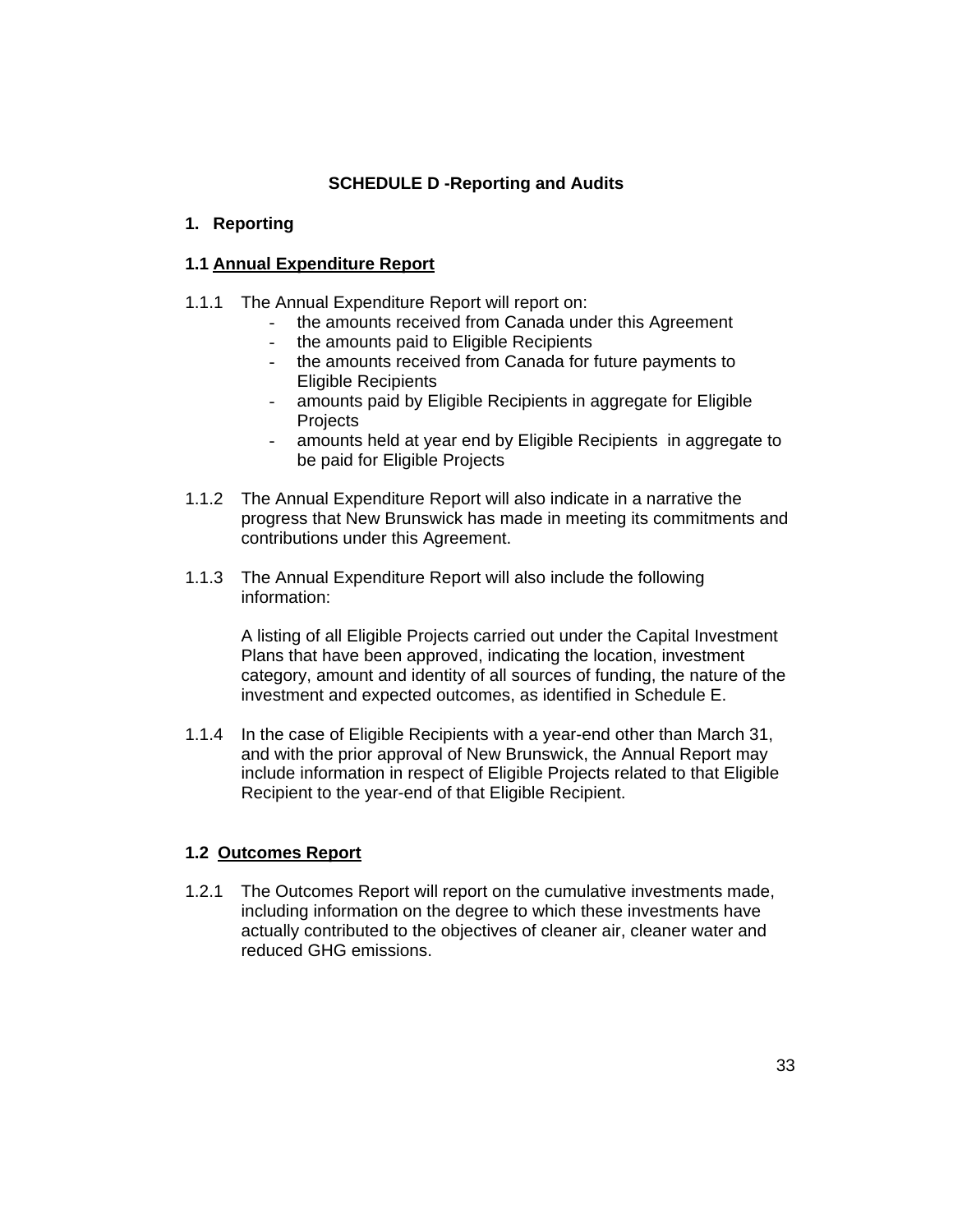## **2. Audit Report**

2.1 The Audit Report, which includes the results of financial and compliance audits, will provide an opinion as to whether all of the information contained in the Annual Expenditure Report is complete and accurate and whether New Brunswick has complied with all material provisions of this Agreement.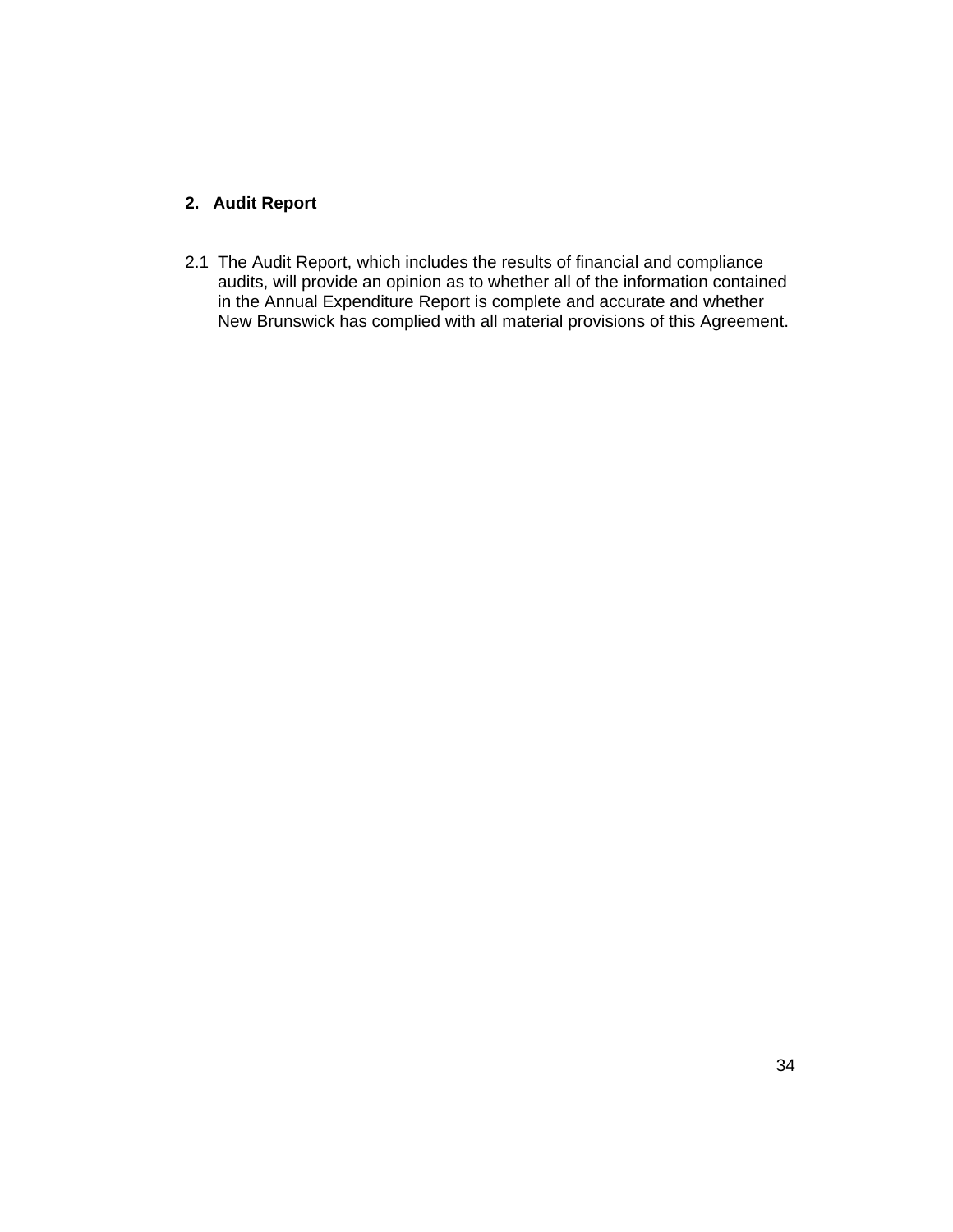## **SCHEDULE D - Continued**

# **Annual Expenditure Report – Template Reporting Format for Funding Flows**

|                                            | <b>Annual</b>                | <b>Cumulative</b>               |
|--------------------------------------------|------------------------------|---------------------------------|
|                                            | $01/04/20xx -$<br>31/03/20xy | Date of signing -<br>31/03/20xy |
| <b>New Brunswick</b>                       |                              |                                 |
| Opening balance of unspent funding         |                              | <b>XXX</b>                      |
| <b>Received from Canada</b>                | <b>XX</b>                    | <b>XXX</b>                      |
| <b>Transferred to Eligible Recipients</b>  | (xx)                         | (xxx)                           |
| Closing balance of unspent funding         |                              | <b>XXX</b>                      |
| Municipal Eligible Recipients in aggregate |                              |                                 |
| Opening balance of unspent funding         |                              | <b>XXX</b>                      |
| Received from province                     | <b>XX</b>                    | <b>XXX</b>                      |
| Spent on eligible projects                 | (xx)                         | (xxx)                           |
| New Brunswick as Eligible Recipient        |                              |                                 |
| Opening balance of unspent funding         |                              | <b>XXX</b>                      |
| <b>Received from Canada</b>                | <b>XX</b>                    | <b>XXX</b>                      |
| Spent on eligible projects                 | (xx)                         | (xxx)                           |
| Closing balance of unspent funding         |                              | <b>XXX</b>                      |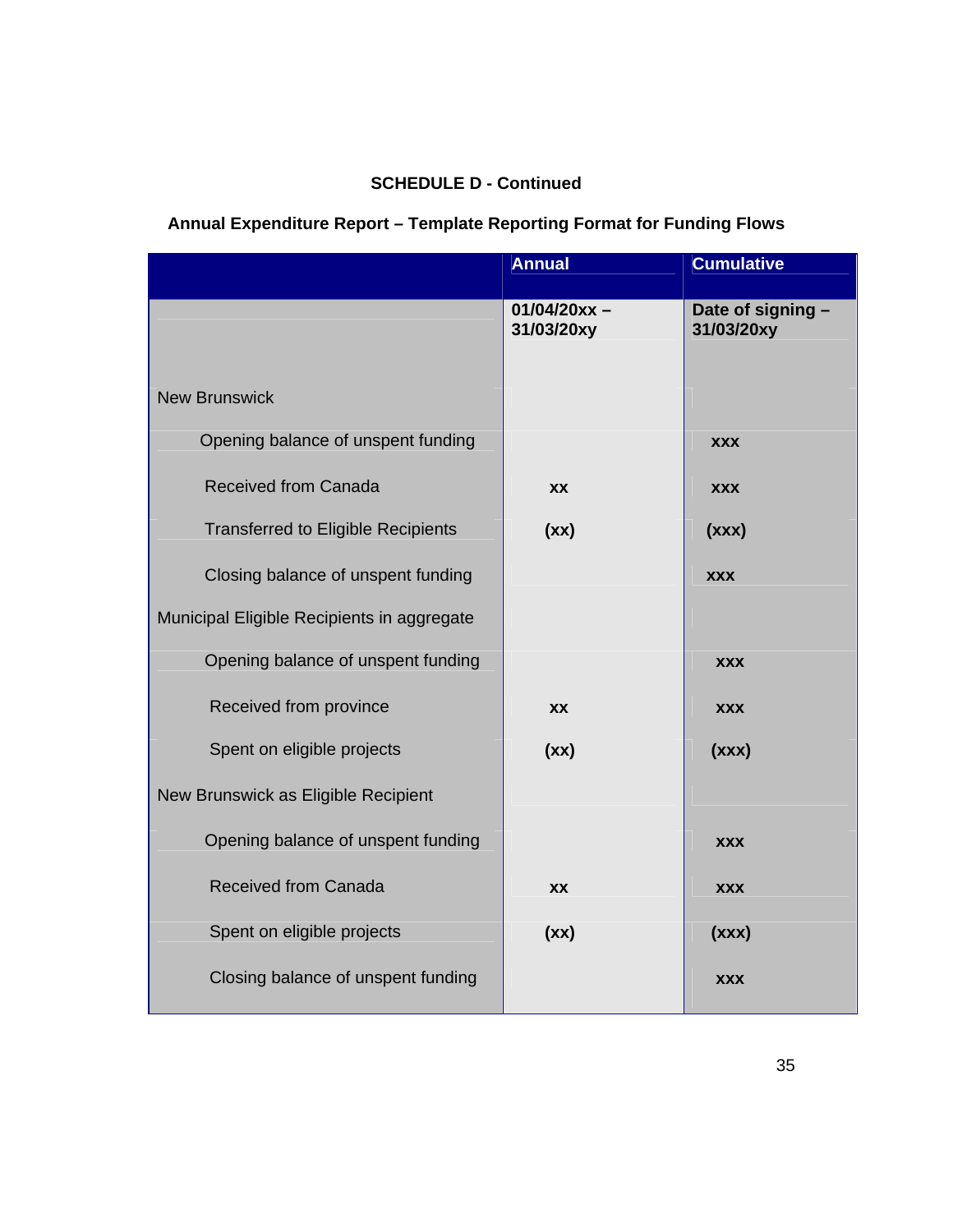## **SCHEDULE E - Outcome Indicators**

The impact of the use of the Funds will be measured through a set of core indicators developed by the Oversight Committee and linked to the following outcomes and outputs:

Outcomes:

- a) Cleaner Air:
- b) Cleaner Water:
- c) Lower GHGs:

#### Outputs:

- a) Community Energy Systems:
- b) Public Transit Infrastructure:
- c) Water Infrastructure:
- d) Wastewater Infrastructure:
- e) Solid waste:
- f) Local Roads and Bridges:
- g) Capacity Building: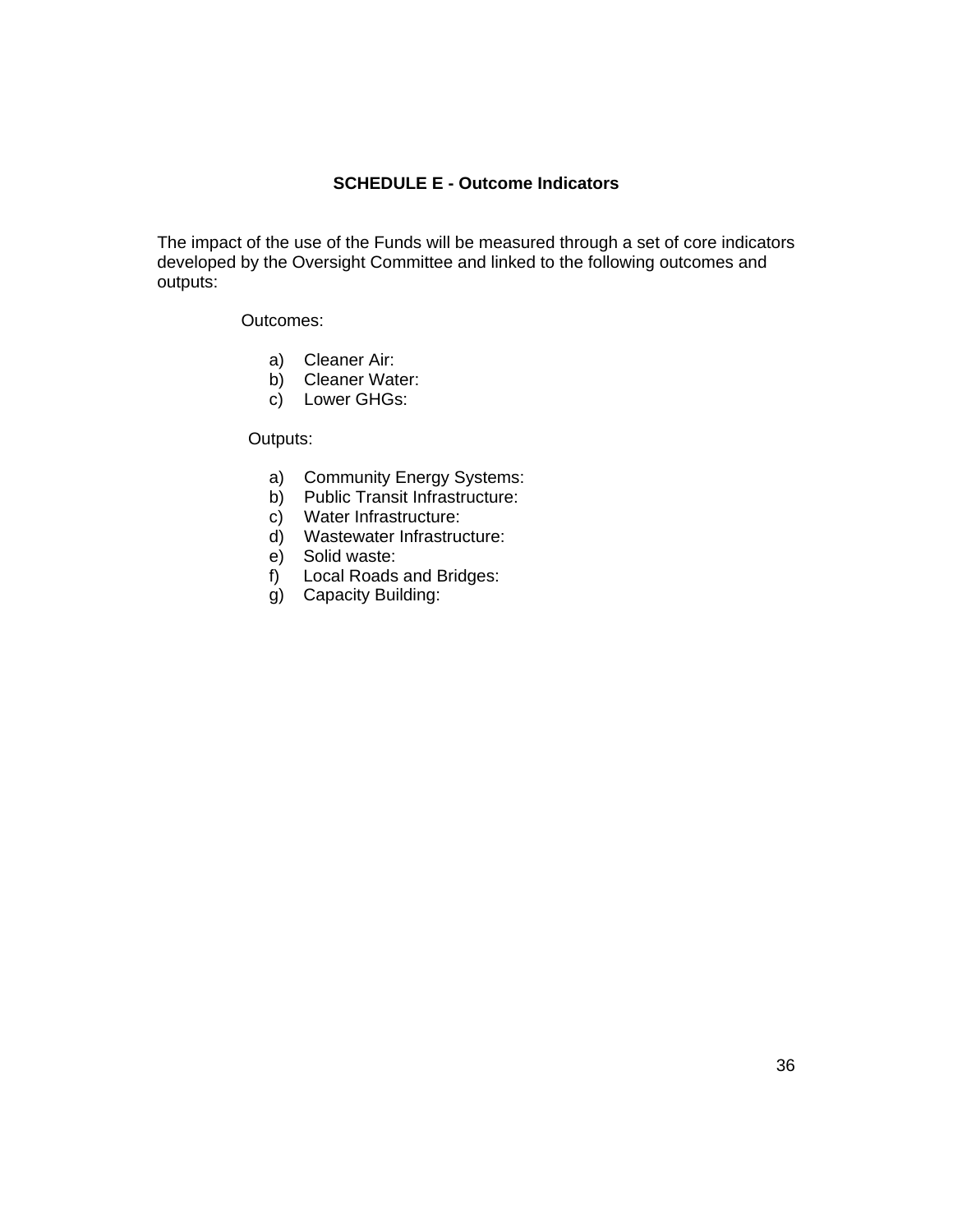## **SCHEDULE F - Communications Protocol**

Canada and New Brunswick agree that Canadians have a right to transparency and public accountability, which is best-served by full information about the benefits of the New Deal for Cities and Communities.

This communications protocol establishes the principles and practices that will guide all announcements and events related to this Agreement, funding to Eligible Recipients under this Agreement and the New Deal. Communications activities may include, without limitation, major public events or announcements, or communications products such as speeches, press releases, websites, advertising, promotional material or signage.

#### **The Parties agrees that:**

- 1. A public event will mark the signing of this Agreement. This event will be developed by communications officials from Canada and New Brunswick, and will provide for municipal involvement and media participation.
- 2. In addition to joint communications activities, Canada and New Brunswick may include messaging in their own communications products and activities, around their commitment to the New Deal, and other initiatives and investments in cities and communities.

#### **The Governments of Canada and New Brunswick agree that:**

- 1. they will make periodic announcements, through public events, press releases and/or other mechanisms, of the transfer of federal gas tax revenues to New Brunswick for allocation to municipalities within its jurisdiction.
- 2. they will make regular announcements, on a city, community or regional basis, of projects that have benefited from federal gas tax funds. Key milestones may be marked by public events, press releases and/or other mechanisms.
- 3. they will report regularly to the public on the outcomes of the investments entered into under this Agreement, including through the Treasury Board Secretariat Canada's Annual Performance Report, and through the National Evaluation described in Section 7 of this Agreement.
- 4. all communications referring to projects funded under this Agreement will clearly acknowledge the contributions made by Canada and New Brunswick.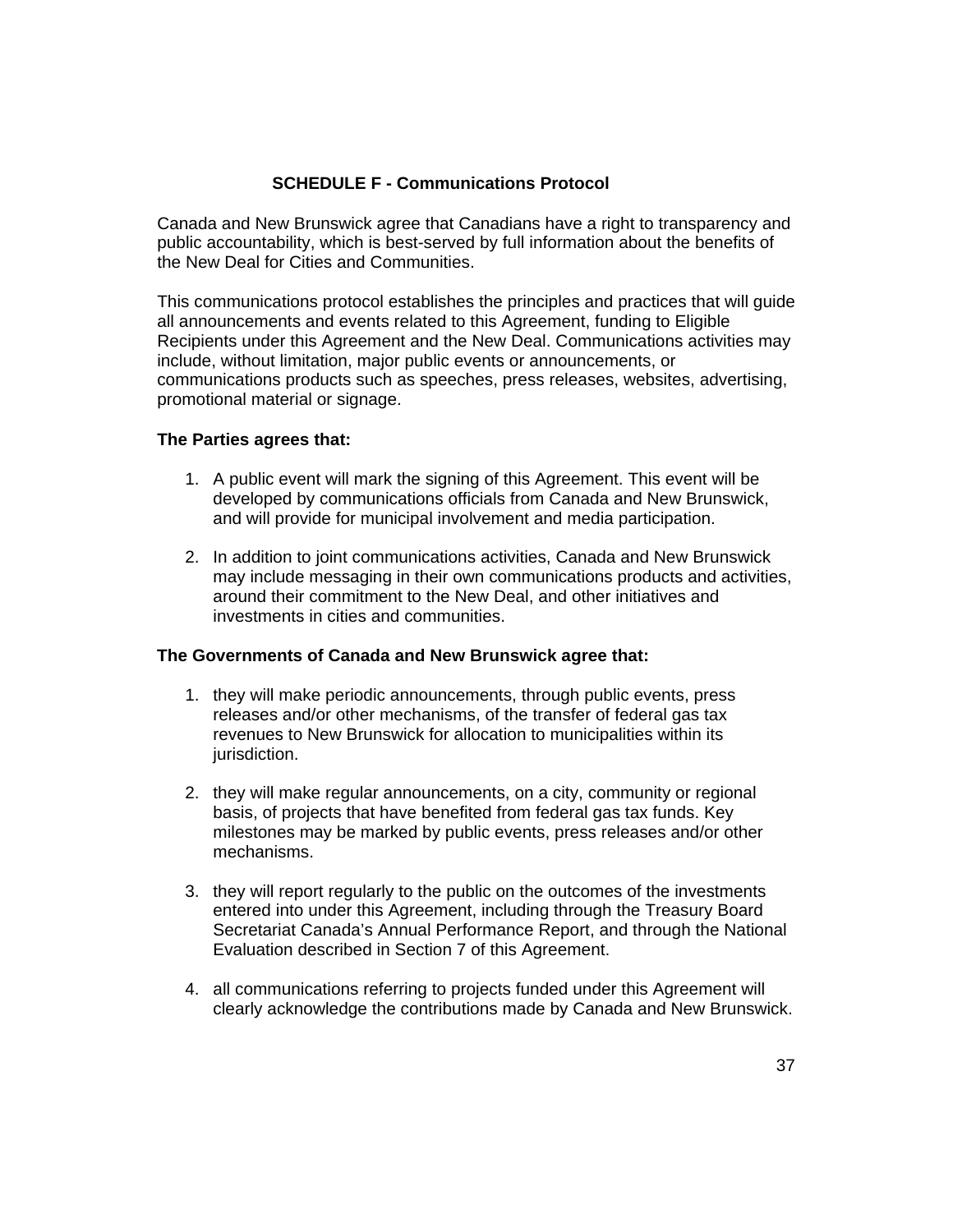- 5. all communications materials relating to joint initiatives will recognize that this initiative forms part of the New Deal through the use of the Canada and New Brunswick wordmarks and of a tagline, for each.
- 6. New Brunswick's Funding Agreements will include the provisions included this Protocol, particularly that:
	- a. all communications by the Eligible Recipient referring to projects funded under this Agreement will clearly recognize the investment of Canada and New Brunswick, where appropriate.
	- b. Eligible Recipients will ensure permanent signage at the location of projects receiving investments under this Agreement, prominently identifying the respective investment of the Government of Canada and New Brunswick, and including the Canada and New Brunswick wordmarks, where appropriate. Where there is no fixed location for signage, such as a transit vehicle, a prominent marker will recognize the contribution of the Government of Canada and New Brunswick, where appropriate. All signage/plaques will be located in such a way as to be clearly visible to users, visitors and/or passersby.

#### **General**

- 1. The timing of public events shall be sufficient to allow for all orders of government to plan their involvement. Either Party shall provide a minimum of 21 days notice of an event or announcement.
- 2. The Parties agree that they and Eligible Recipients will each receive appropriate recognition in joint communications materials.
- 3. Joint communications material and signage will reflect Government of Canada communications policy, including the *Official Languages Act*, and federal-provincial/territorial identity graphics guidelines.

#### **Assessment**

Communication results will be assessed as part of the evaluation process set out in Section 7.3.2 of the Agreement.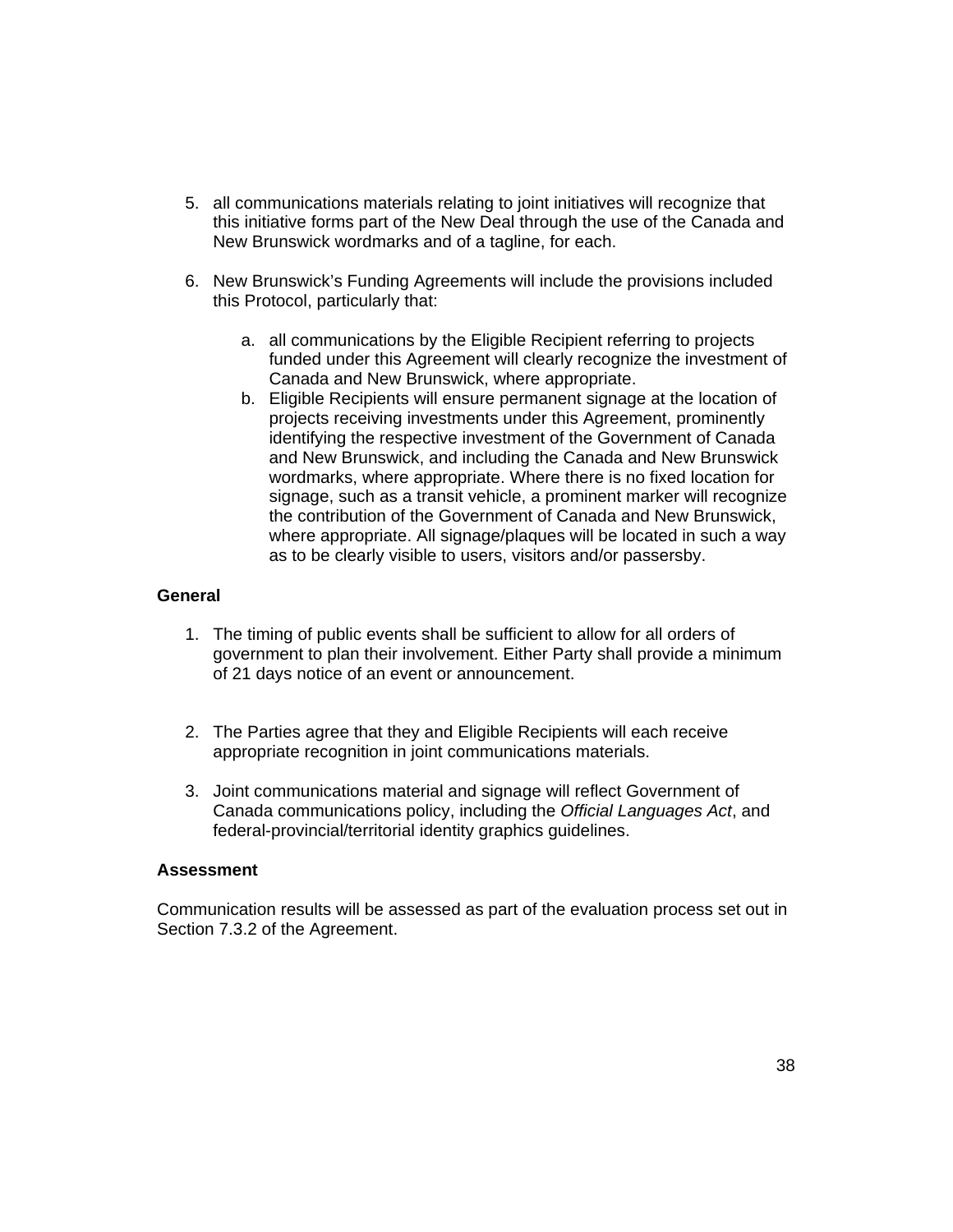## **SCHEDULE G – Areas of Collaboration**

Pursuant to Section 2.1 b), the following understanding on future transit funding is agreed to:

Canada and New Brunswick intend to negotiate a Final Agreement on Public Transit for the benefit of New Brunswick Communities based on the following parameters:

- New Brunswick's share of the \$800 million identified for public transit will total \$18.8 million.
- That federal public transit funding will support the environmental objectives of reduced greenhouse gas (GHG) emissions and cleaner air.
- That Canada and New Brunswick agree that the use of funds under this Agreement will be for capital investments in public transit, for example:
	- o Public transportation vehicles such as transit buses/vans, bus rolling stock, and transit bus stations;
	- o Intelligent Transport System (ITS) technologies to improve passenger and traffic information and transit operations;
	- o Para transit: rolling stock, fixed capital assets and systems;
	- o Related capital infrastructure: bus loading bays, road rehabilitation for improved transit operations.
- That Canada and New Brunswick agree that the allocation of public transit funds in New Brunswick will be based primarily upon ridership, using the most recent publication of the Canadian Urban Transit Association operating data. However, a portion of funds may also be used for a transit pilot project in Bathurst.

All Payments due under the Final Agreement are conditional on legislated appropriations pursuant to *C-66: An Act to authorize payments to provide assistance in relation to energy costs, housing energy consumption and public transit infrastructure, and to make consequential amendments to certain Acts.*